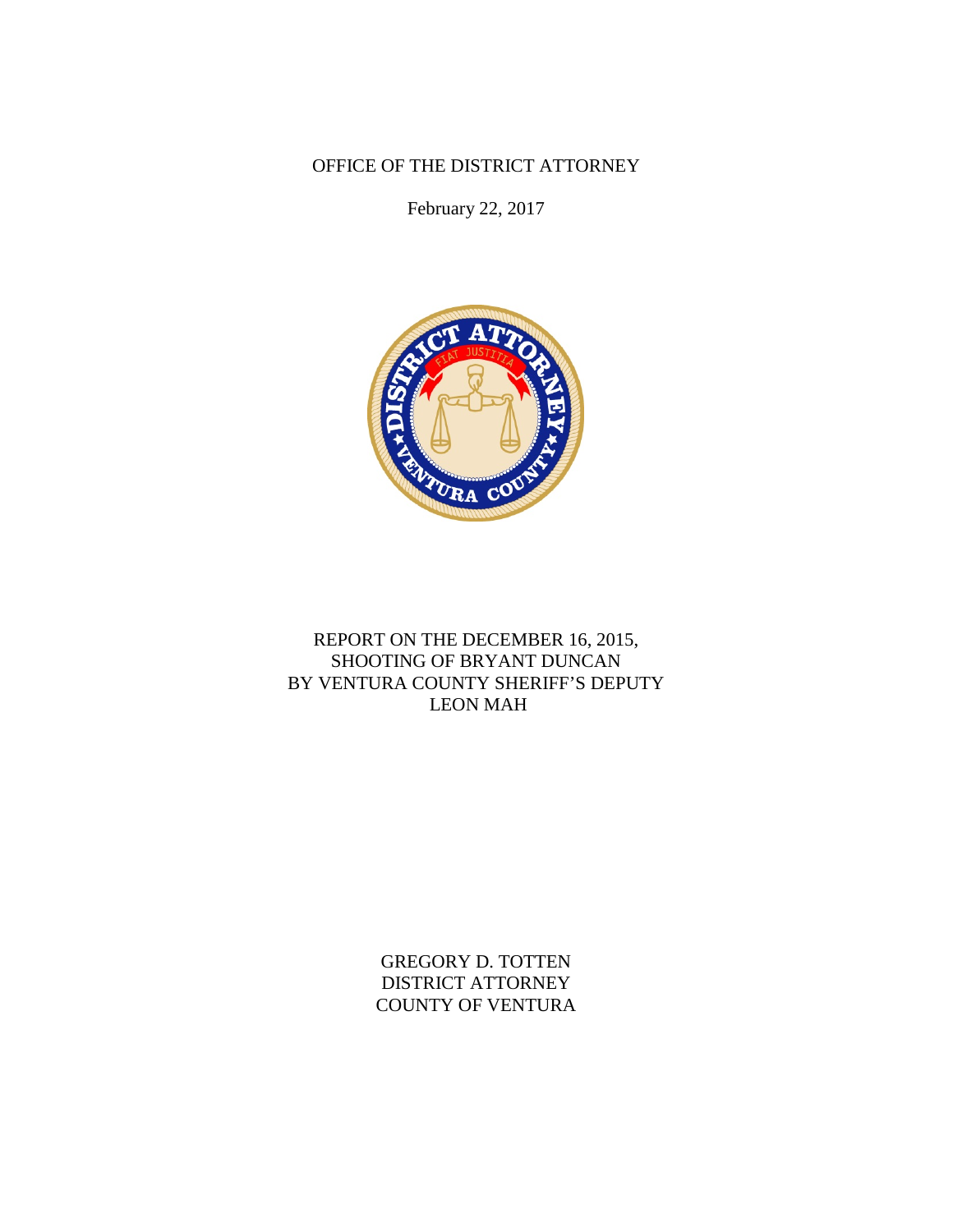# **TABLE OF CONTENTS**

| I.   |    |  |
|------|----|--|
| Π.   |    |  |
|      |    |  |
|      |    |  |
|      |    |  |
|      |    |  |
|      | 2. |  |
|      | 3. |  |
|      | 4. |  |
|      | 5. |  |
|      | 6. |  |
|      | 7. |  |
|      | 8. |  |
|      |    |  |
|      |    |  |
|      |    |  |
|      |    |  |
|      |    |  |
|      |    |  |
|      |    |  |
|      |    |  |
|      |    |  |
|      |    |  |
|      |    |  |
|      |    |  |
| III. |    |  |
|      |    |  |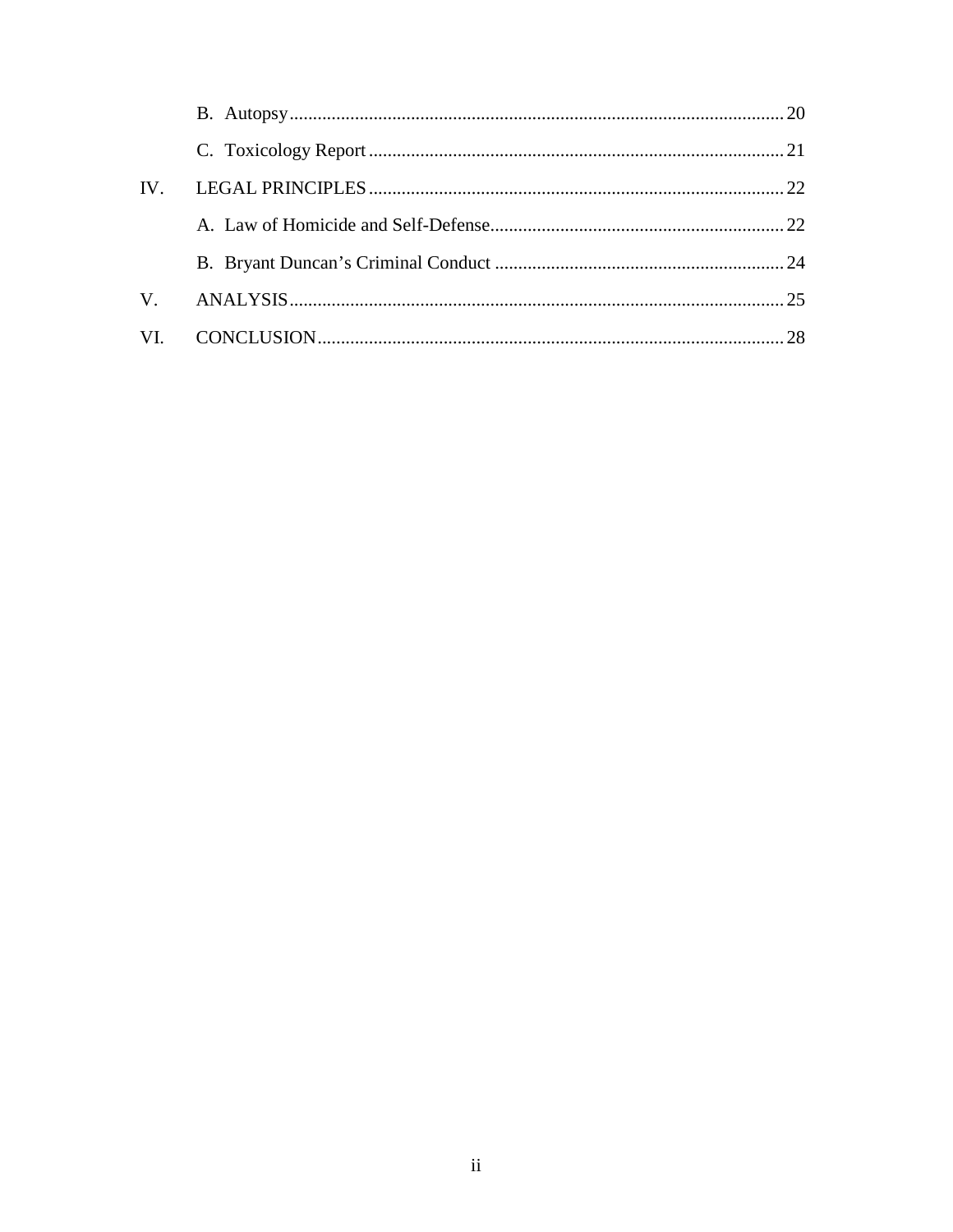#### **INTRODUCTION**

On December 16, 2015, at approximately 11:52 a.m., Bryant Duncan placed a 911 call on a cordless phone belonging to the 7-Eleven convenience store located at 255 Carmen Drive in the city of Camarillo. Duncan informed the dispatcher he was going to rob the 7-Eleven. He also said, "I need cops over here to kill me. I need to die."

Deputy Leon Mah, who was working uniform patrol in Camarillo, stopped his patrol vehicle for a red light at the intersection of Carmen Drive and Daily Drive. While stopped at the light, Deputy Mah received a police radio transmission of a suspicious subject at his location. Deputy Mah looked up to see Duncan walking towards his patrol vehicle.

Duncan remained on the line with dispatch as he approached Deputy Mah's vehicle. Duncan informed the 911 operator, "There's a cop right here. I'm going to get it done." Duncan rode his skateboard over to Deputy Mah's patrol vehicle and stood in front of the vehicle. Deputy Mah told Duncan to walk to the side of the road and Duncan complied. Deputy Mah activated his emergency lights, made a U-turn, and parked on the east-side curb of Carmen Drive. When Deputy Mah instructed Duncan to get out of the way, Duncan said, "I need you to kill me." He added, "I'm not going to stop until you kill me." Duncan opened the passenger door to Mah's patrol vehicle. When Duncan refused to close the door, Deputy Mah exited his patrol vehicle to contact Duncan.

Deputy Mah initially approached Duncan with his Taser drawn. Deputy Mah looked to the roadway to check traffic. When he looked back at Duncan, Duncan was holding a knife in his right hand in front of his chest. Seeing that Duncan was now armed with a knife, Deputy Mah switched from his Taser to his department-issued handgun. Duncan repeatedly told Deputy Mah to kill him. Deputy Mah repeatedly ordered Duncan to drop his knife but Duncan refused.

I.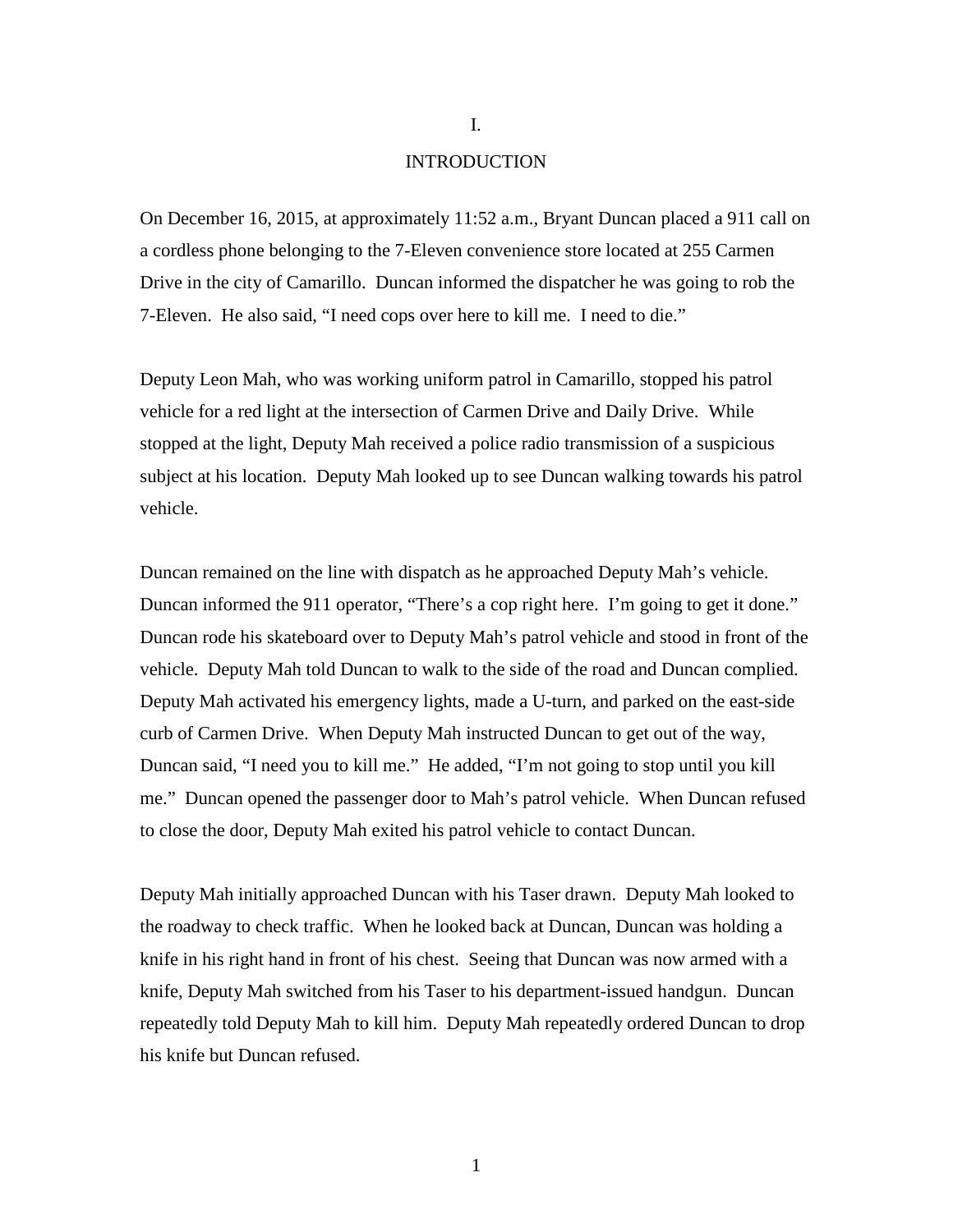Duncan walked towards Deputy Mah with the knife in his hand. Deputy Mah walked backwards down the sidewalk on the east side of Carmen Drive keeping his weapon drawn. Deputy Mah continued ordering Duncan to put the knife down and get on the ground. Duncan continued advancing on Deputy Mah, closing the distance between the two men. At one point, Duncan stopped and took a few steps backwards. However, Duncan then leaned forward and ran at Deputy Mah with the knife extended behind him and to his right side in a manner consistent with getting ready to thrust it forward. When Duncan got to within a few feet of the deputy, Deputy Mah fired a single shot. However, Duncan leaned forward and continued going towards Deputy Mah while he was still armed with the knife. Deputy Mah continued backing up as he fired two more rounds. Duncan continued moving towards Deputy Mah, further closing the distance between them. Deputy Mah fired two additional shots, yet Duncan continued to advance. Deputy Mah fired a sixth round just prior to slipping on the curb and falling backwards into the roadway. Duncan took several steps forward before collapsing and falling into the street. Deputy Mah quickly got back up on his feet. He kept his gun drawn on Duncan but fired no additional shots.

Deputy Mah immediately notified dispatch of the shooting. Medical personnel arrived and rendered aid to Duncan both at the scene and during transport to the hospital. However, Duncan remained unconscious and nonresponsive. He was declared deceased at the hospital.

A passenger in a vehicle who had stopped on Carmen Drive for a red light at the Daily Drive intersection filmed a significant portion of the incident on his cellular phone. The footage shows that, before firing the first shot, Deputy Mah was backing away from Duncan for approximately 24 seconds as Duncan came towards him with a knife. Measurements taken at the shooting scene revealed that Deputy Mah retreated a total of approximately 106 feet as Duncan came at him armed with a knife, up to the point the last shot was fired.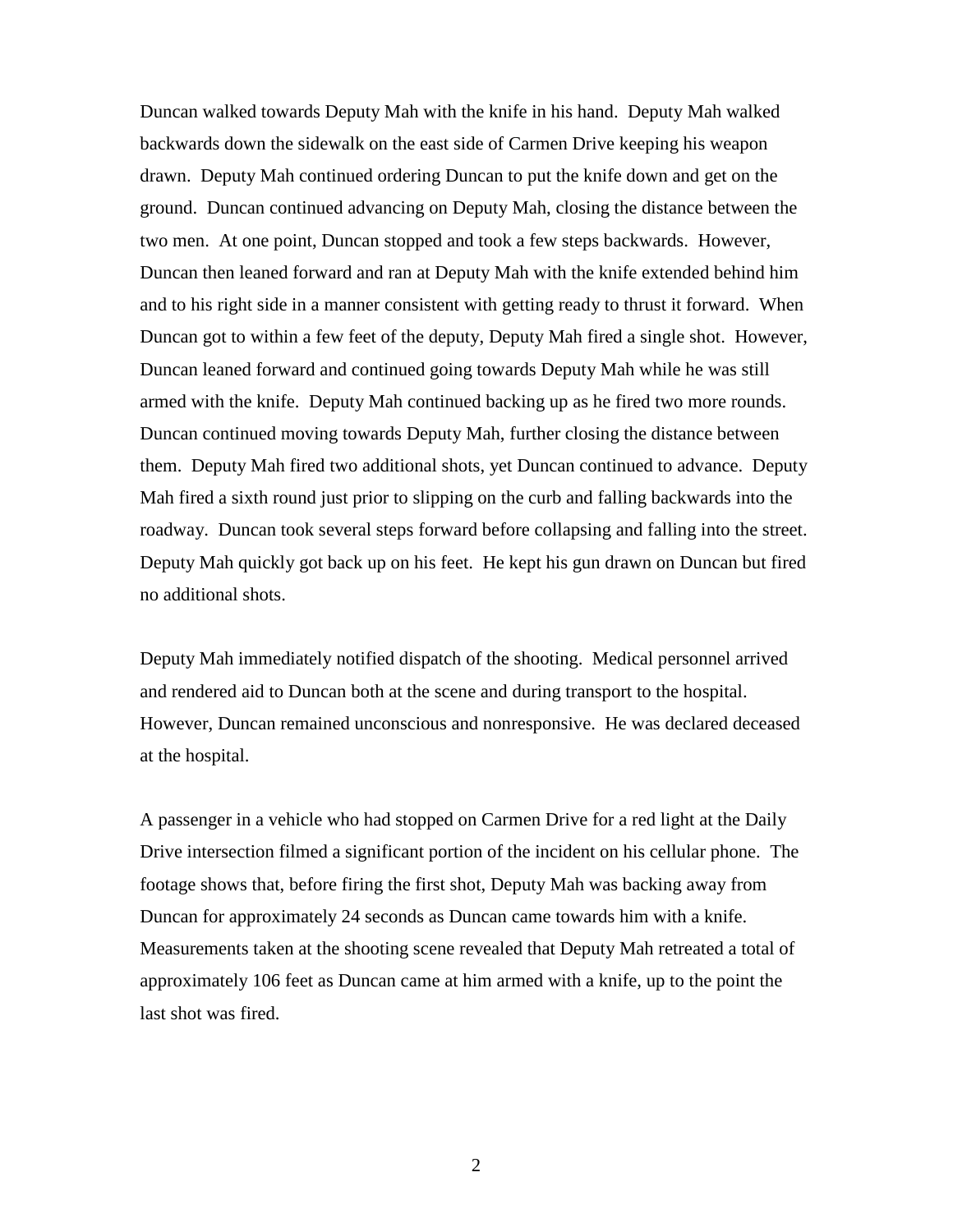The District Attorney's Office has a 24-hour, on-call, officer-involved shooting team available to all Ventura County law enforcement agencies to assist in the investigation of officer-involved shootings. Once the District Attorney's Office was notified of the shooting, Senior Deputy District Attorney Thomas Dunlevy and District Attorney Investigators Corina Wondoloski and Kimberly Michael responded to the shooting scene and consulted with the investigating officers.

The Ventura County Sheriff's Department conducted an investigation of the shooting, which included interviewing witnesses, collecting physical evidence, and photographing the area of the shooting.

On October 21, 2016, the Ventura County Sheriff's Department's investigation reports were submitted to the District Attorney's Office for a determination of whether the shooting of Bryant Duncan was justified and, if not, whether criminal charges should be filed. The scope of the District Attorney's review was limited to those issues.

Senior Deputy District Attorney Thomas Dunlevy was assigned to review this case. He examined approximately 970 pages of reports, materials, and recordings, including interviews of police and civilian witnesses, diagrams, photographs, records, and radio transmissions.

Based on the evidence available for review, the District Attorney's independent investigation and the applicable legal authorities, it is the opinion of the District Attorney that the shooting of Bryant Duncan by Ventura County Sheriff's Deputy Leon Mah was justified and not a criminal act.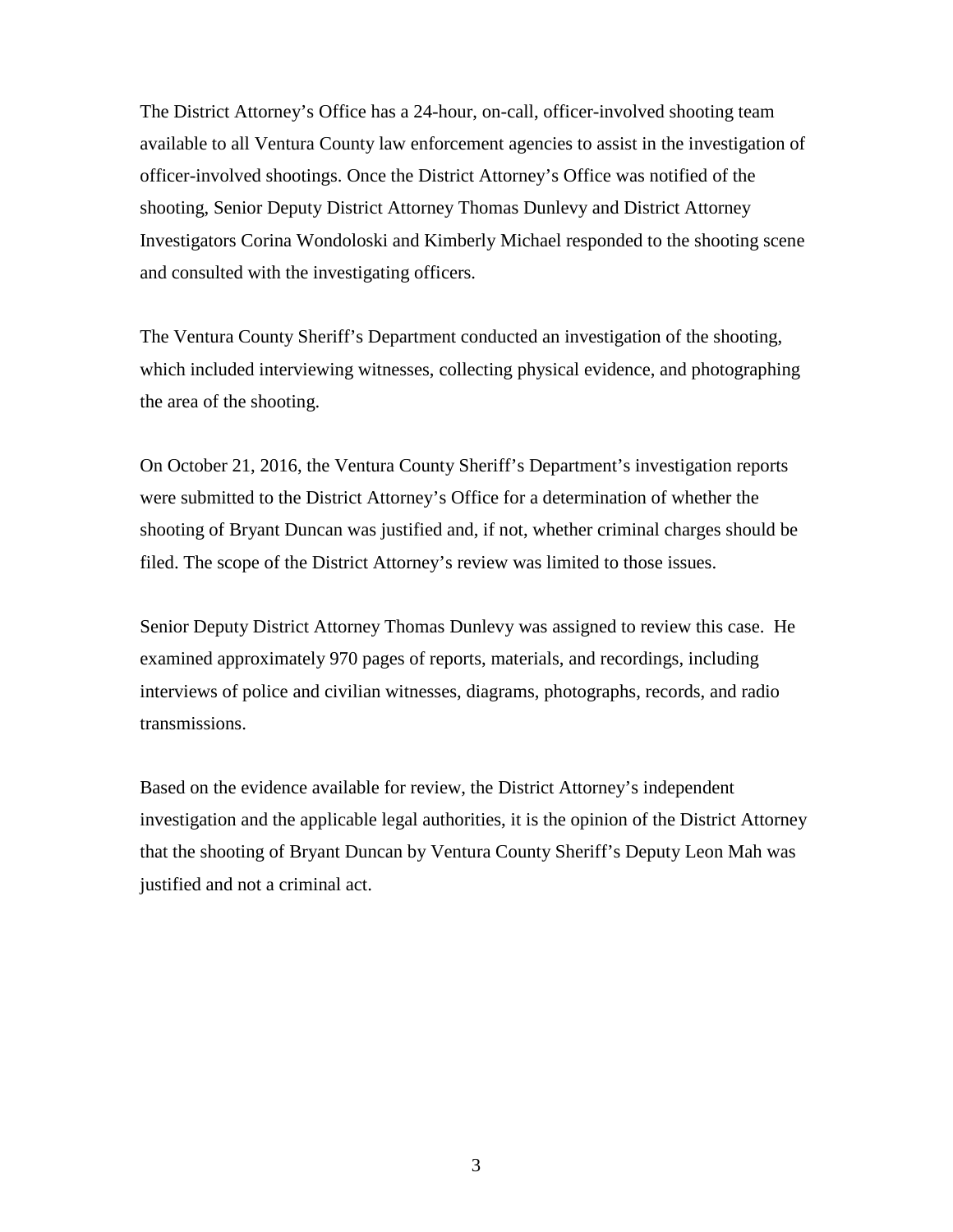# II. STATEMENT OF FACTS

### A. 911 Call

On December 16, 2015, at approximately 11:50 a.m., Bryant Duncan went into the 7-Eleven convenience store on the corner of Carmen Drive and Daily Drive in Camarillo. He asked the store clerk if he could borrow the business phone. Duncan had been to this convenience store about 10 times previously and borrowed the business phone on several prior occasions. The clerk handed the business cordless phone to Duncan. Duncan exited the 7-Eleven carrying the phone and called 911. He began speaking with the 911 dispatcher at approximately 11:52 a.m.

Duncan told the dispatcher he was going to rob the 7-Eleven store located at 255 Carmen Drive. He added, "I need cops over here to kill me." The dispatcher asked Duncan if he was trying to create a suicide-by-cop situation. Duncan replied, "Well, I just need a gun to get this done with. Please." When the dispatcher asked Duncan what he planned would happen when officers arrived, Duncan said, "Me to die." He added, "Think about it, man." When asked if he was going to threaten the officers and make them take action, Duncan said, "No. Look, there's a cop right here. I'm going to go get it done."

During the 911 call, Duncan could be heard riding his skateboard as he approached Deputy Mah's patrol vehicle. The line with the 911 operator remained open as Duncan approached Deputy Mah.

Deputy Mah told Duncan, "Stop it." Deputy Mah said, "Get out of my way." Duncan replied, "I need you to kill me, man." He added, "I'm not going to stop till you kill me." Duncan asked Deputy Mah repeatedly to shoot him. A sound of a car door opening could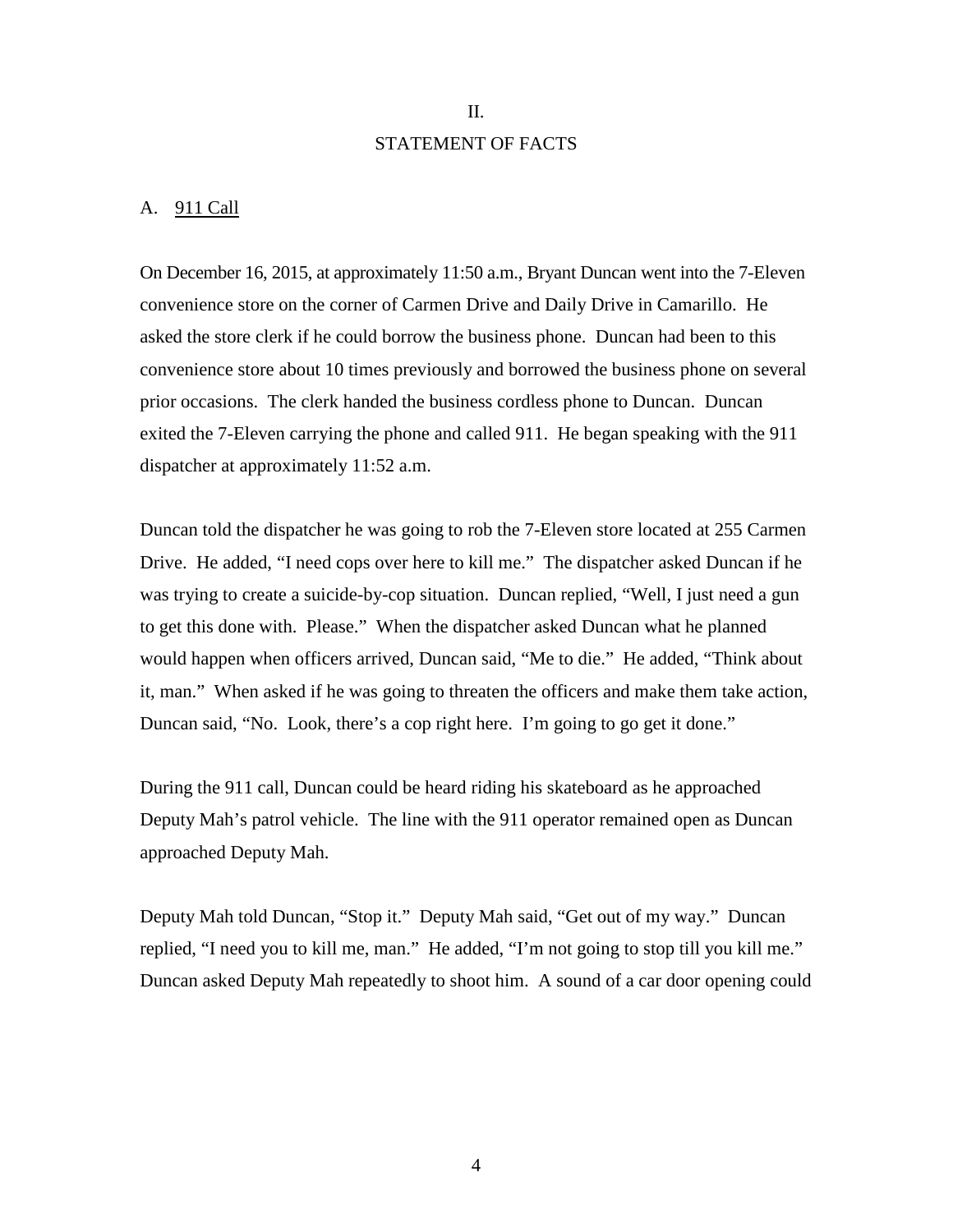be heard at this point in the call. Deputy Mah told Duncan to "close the door." Deputy Mah repeated this command several times and also told Duncan to put the knife down.

Duncan told Deputy Mah, "I'm going to cut myself. No, hold on, man. Just kill me. Just kill me, please. Why can't you just kill me? Please. Please, kill me. Stop. Just kill me." Deputy Mah ordered Duncan to put down the knife. Duncan responded, "No. I'm not going to kill you. Yes, yes, shoot me. Shoot me. What are you doing? Shoot me. Shoot me in the head. What are you doing?" Deputy Mah repeatedly told Duncan to put down the knife and get down on the ground. Duncan repeatedly said, "Kill me."

The recording of the 911 call ends at this point. Pieces of a broken cordless phone, later identified as the phone Duncan borrowed from 7-Eleven, were found on the sidewalk on the east side of Carmen Drive, along the path Duncan pursued Deputy Mah. It appears Duncan dropped or threw the phone at some point during the incident, causing the phone to break, thereby ending the 911 call.

(Click here to hear recording of 911 call. Click here to read transcript of 911 call.)

### B. Cellular Phone Video of the Incident

A witness, Albert Alonzo, captured a substantial portion of the altercation on his cellular phone. He was in the front passenger seat of a vehicle stopped at a red light at the intersection of Carmen Drive and Daily Drive. The vehicle was going southbound on Carmen Drive and was stopped in the left turn lane. At the beginning of the video recording, the windows to the vehicle were rolled up and music was playing, such that much of what was said by Deputy Mah and Duncan could not be heard in the video. However, the video captured approximately 47 seconds of footage.

At the beginning of the video, Deputy Mah and Duncan are seen standing on the sidewalk on the northeast corner of Daily Drive and Carmen Drive. Deputy Mah was facing southeast and Duncan was facing northwest. The two men were 10 to 20 feet apart.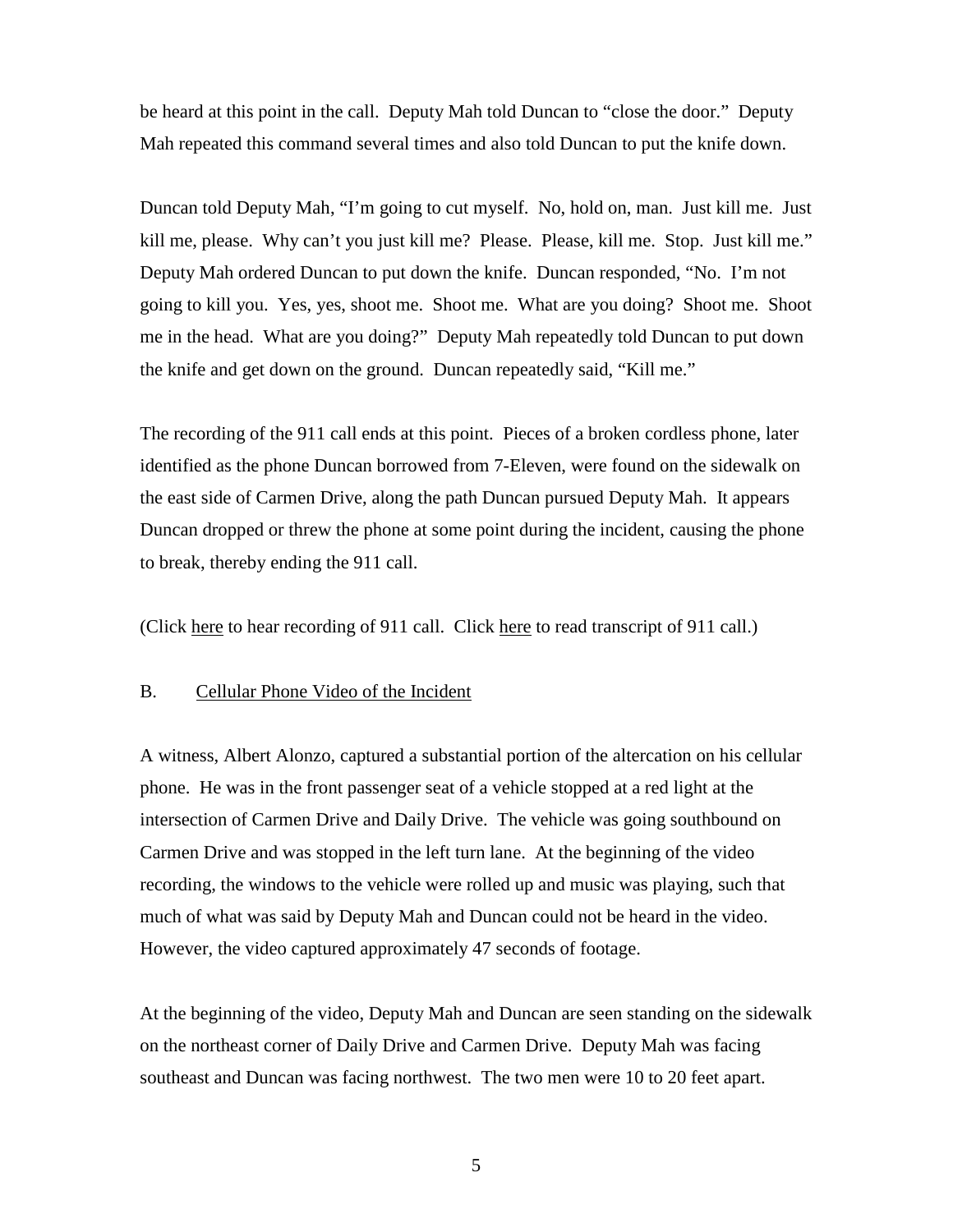Duncan was holding a black phone in his left hand. In his right hand, Duncan was holding a knife with the blade pointed up. Deputy Mah's marked patrol vehicle was parked along the east curb about 10 to 20 feet from Deputy Mah.

For approximately four seconds, Duncan held the knife in his right hand with the blade pointed towards Deputy Mah. During this same period of time, Deputy Mah unholstered his firearm and held it down to his side in his right hand. After about four seconds, Duncan took several steps towards Deputy Mah, forcing Deputy Mah to walk backwards. Duncan was able to close the distance between himself and Deputy Mah because his forward strides were longer than Deputy Mah's backwards steps. For about four seconds, Deputy Mah and Duncan are not seen on the video as they passed behind the patrol vehicle. When they reemerged on the other side of the vehicle, Deputy Mah was quickly moving backwards with his firearm pointed at an angle towards Duncan's feet. Duncan ran towards Deputy Mah and Deputy Mah pointed the firearm at Duncan. The two men were four to seven feet apart. Duncan then leaned forward and took several long strides towards Deputy Mah while holding the knife in his hand. Deputy Mah continued backing up. Duncan stopped momentarily and then took a few steps back. Deputy Mah took a few steps forward. Deputy Mah used his radio to inform dispatch of the situation.

At approximately this point in the video, the occupants in the vehicle turned off the music, such that some of Deputy Mah's statements can be heard. Deputy Mah told Duncan to get on the ground and continued pointing his firearm at Duncan. Duncan leaned forward and ran towards Deputy Mah. Duncan held the knife with his right hand extended behind him and to the side, as though he was getting ready to thrust it forward. Deputy Mah took several steps backwards and fired one round from his weapon. Duncan was two to six feet from Deputy Mah when Deputy Mah fired the first shot. The first shot was fired at about 28 seconds into the video recording. Deputy Mah kept moving backwards after firing the first shot. Duncan leaned forward, bending at the waist, and kept moving towards Deputy Mah. After a brief pause, Deputy Mah fired two more rounds at a distance of two to four feet. Deputy Mah continued moving backwards and Duncan advanced quickly, still holding the knife in his hand. Deputy Mah fired two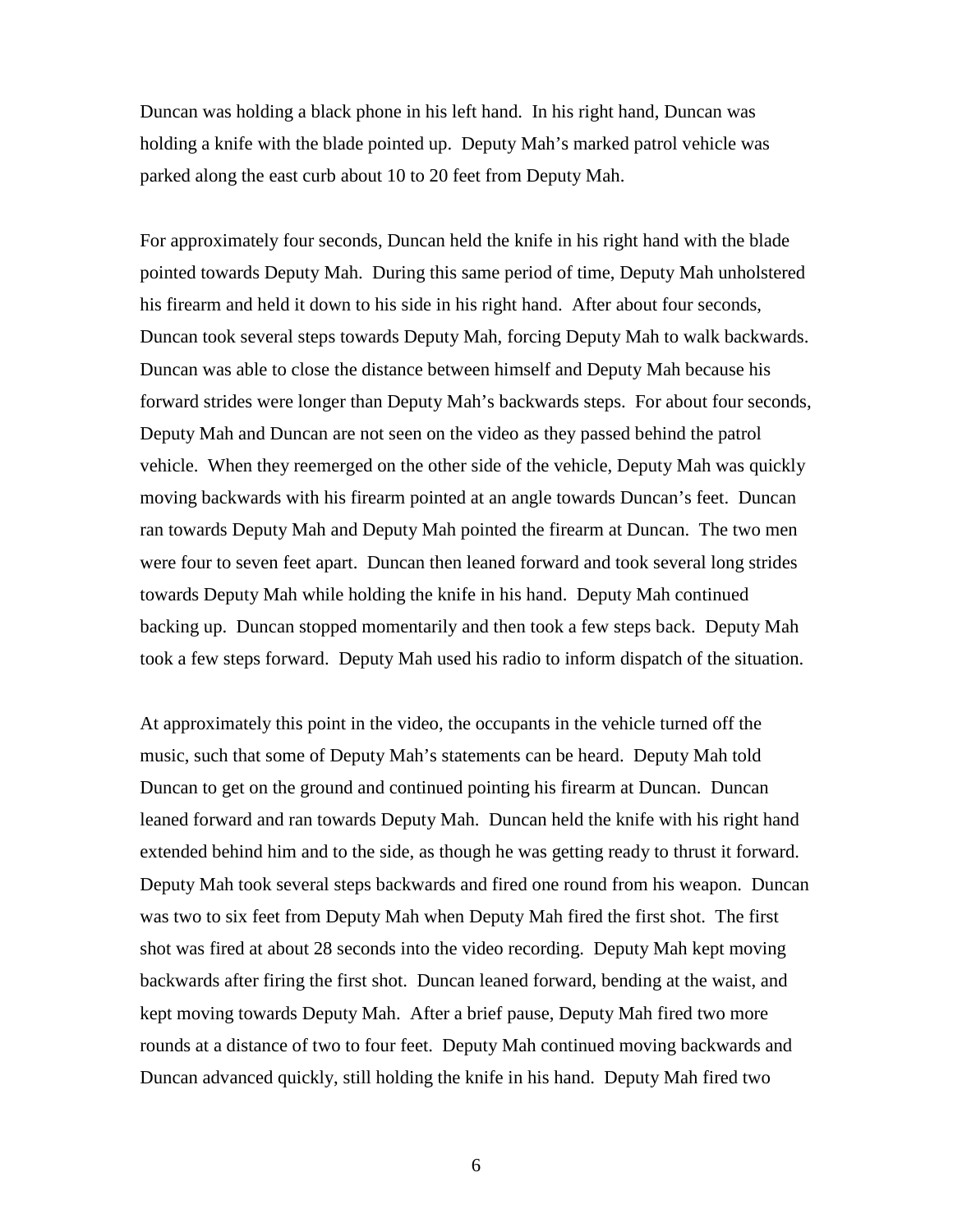additional shots, yet Duncan continued moving towards him. Deputy Mah fired a sixth and final round at a distance of two to four feet from Duncan.

Deputy Mah accidentally stepped off the curb as he was retreating from Duncan's attack. The deputy fell backwards. His back landed on the edge of the curb and gutter. He rolled onto his side and knees and quickly stood up. As Deputy Mah fell, Duncan took several steps forward before collapsing and falling into the street. Deputy Mah stood near Duncan with his firearm drawn as Duncan lay on the asphalt. No additional shots were fired.

The video footage shows that Deputy Mah waited approximately 24 seconds from the time Duncan began advancing on him with a knife to the time Deputy Mah fired the first shot.

(Click here to view the cellular phone video footage.)

## C. Witness Statements

Numerous individuals were interviewed, including the involved officers, emergency medical personnel, and civilian witnesses. Summaries of the most pertinent witness statements are set forth below.

1. Deputy Leon Mah

Deputy Leon Mah submitted to a voluntary interview with detectives regarding the shooting. Detective Jose Lopez, who interviewed Deputy Mah, noticed that Deputy Mah was bleeding from the knuckles on his right hand and there was visible damage to his uniform. Deputy Mah attributed the injury and the damage to his uniform to the fall he suffered during the incident. It was later determined that Deputy Mah also suffered injuries to his right forearm, elbow, and knee during the fall.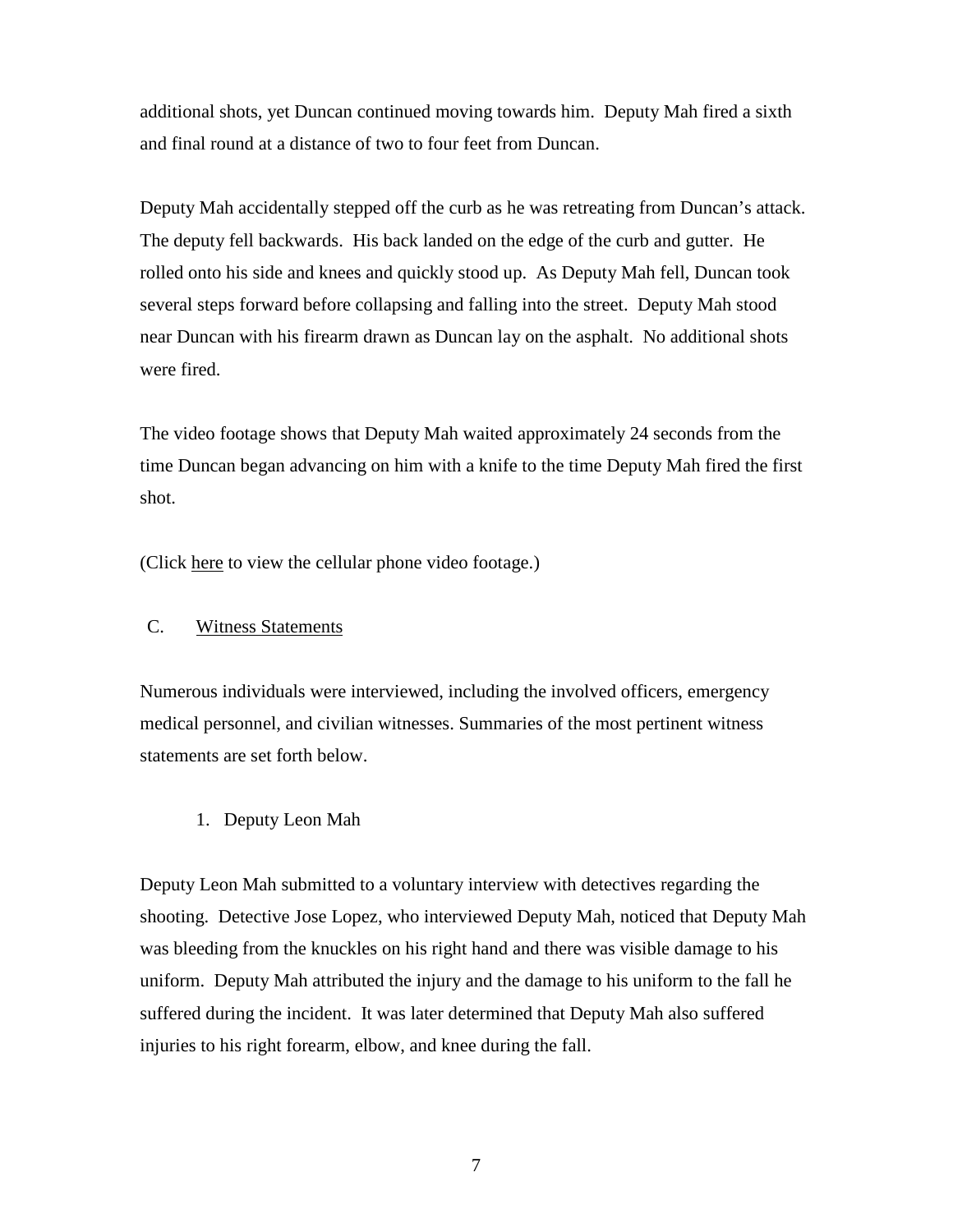Deputy Mah was working a 12-hour overtime patrol shift in Camarillo on December 16, 2015, when the shooting occurred. However, he got at least six hours of sleep prior to starting his shift. His shift was uneventful prior to his contact with Duncan. Deputy Mah was wearing his full sheriff's uniform that day and was driving a marked patrol vehicle. He was armed with his department-issued Sig Saur .40 caliber semiautomatic handgun and a Taser. Deputy Mah said he was in the process of responding to an alarm call when he stopped for a red light at the intersection of Daily Drive and Carmen Drive. He heard a dispatch call over the radio regarding a suspicious subject at his location. Deputy Mah looked up to see Duncan walking eastbound in the crosswalk towards Deputy Mah's patrol unit.

Deputy Mah watched Duncan approach his vehicle and stand in front of it. Deputy Mah told Duncan to walk to the side of the road and Duncan did so. Deputy Mah activated his emergency lights and made a U-turn. Deputy Mah parked his patrol unit on the east curb of Carmen Drive with the patrol unit facing north. He placed the transmission in park, which caused all the vehicle doors to unlock. Duncan opened the front passenger door to the patrol unit and Deputy Mah yelled at Duncan several times to close the door. Deputy Mah got out of his vehicle and walked around to make contact with Duncan. Based on Duncan's behavior, Deputy Mah felt Duncan was unpredictable. Deputy Mah removed his Taser as he got out of his patrol vehicle. He approached Duncan with his Taser at the ready. Duncan told Deputy Mah repeatedly, "Kill me." Deputy Mah looked back to check the traffic on the roadway. When he turned back towards Duncan, he saw that Duncan was holding a knife in his right hand. Deputy Mah estimated the blade of the knife was six to seven inches in length. Deputy Mah noted that Duncan appeared excited and "amped up." Duncan had the knife raised in front of his chest while saying, "Shoot me" and "Kill me." Deputy Mah transitioned from his Taser to his handgun upon seeing Duncan armed with a knife. Deputy Mah said he made this decision because the Taser is unpredictable and he felt that Duncan might try to stab him or someone else. Deputy Mah said he feared for his life at this moment and wanted to ensure that he made it home to his family.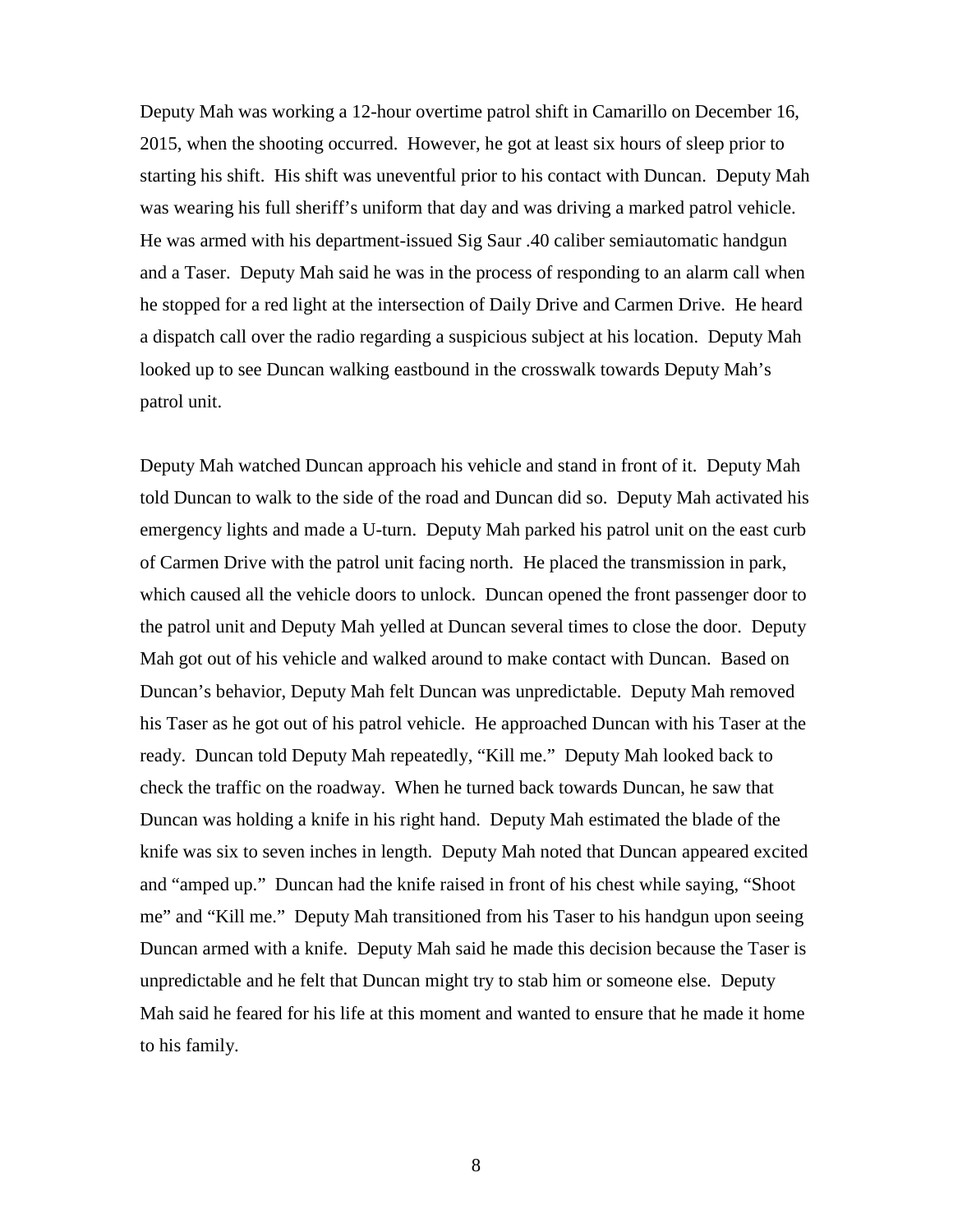At about this point in time, Deputy Mah was able to advise dispatch that Duncan was armed with a knife. Deputy Mah had been unable to notify dispatch previously due to how quickly Duncan approached him and how quickly the situation evolved.

Deputy Mah held his firearm at the ready while yelling at Duncan repeatedly to drop the knife. Duncan ignored Deputy Mah's commands and advanced on him. Deputy Mah had to walk backwards to avoid being stabbed. Duncan continued walking towards Deputy Mah and closing the distance between them. Deputy Mah again yelled commands at Duncan to drop the knife but Duncan did not comply. At some point, Duncan momentarily stopped walking forward so Deputy Mah stopped as well. Duncan walked back a short distance so Deputy Mah walked forward a short distance, concerned that Duncan posed a threat to public safety. Duncan then began walking rapidly towards Deputy Mah while still holding the knife in his hand. Duncan was gaining ground on Deputy Mah. Fearing for his life, Deputy Mah began firing his gun while walking backwards. Deputy Mah recalled firing his weapon four or five times. Deputy Mah recalled that Duncan continued coming at him even after Deputy Mah fired the first few rounds. Deputy Mah estimated Duncan got to within one foot of him during the shooting.

Deputy Mah recalled tripping on the curb and falling on his back. He rolled over and stood up. Just before he fell, he saw that Duncan was still standing and was walking towards him. Deputy Mah was worried that Duncan was going to jump on top of him and stab him. Deputy Mah got to his feet to see Duncan falling to the ground. Deputy Mah immediately called dispatch to notify them of the shooting.

Deputy Mah kept his weapon drawn on Duncan but stood at a safe distance. Duncan did not get up and no additional shots were fired. Deputy Chris Loes arrived to assist Deputy Mah after Duncan was down. Deputy Mah approached Duncan along with Deputy Loes. In order to ensure their safety, they decided to handcuff Duncan. During the handcuffing process, Deputy Mah saw that Duncan still had the knife in his right hand. Deputy Mah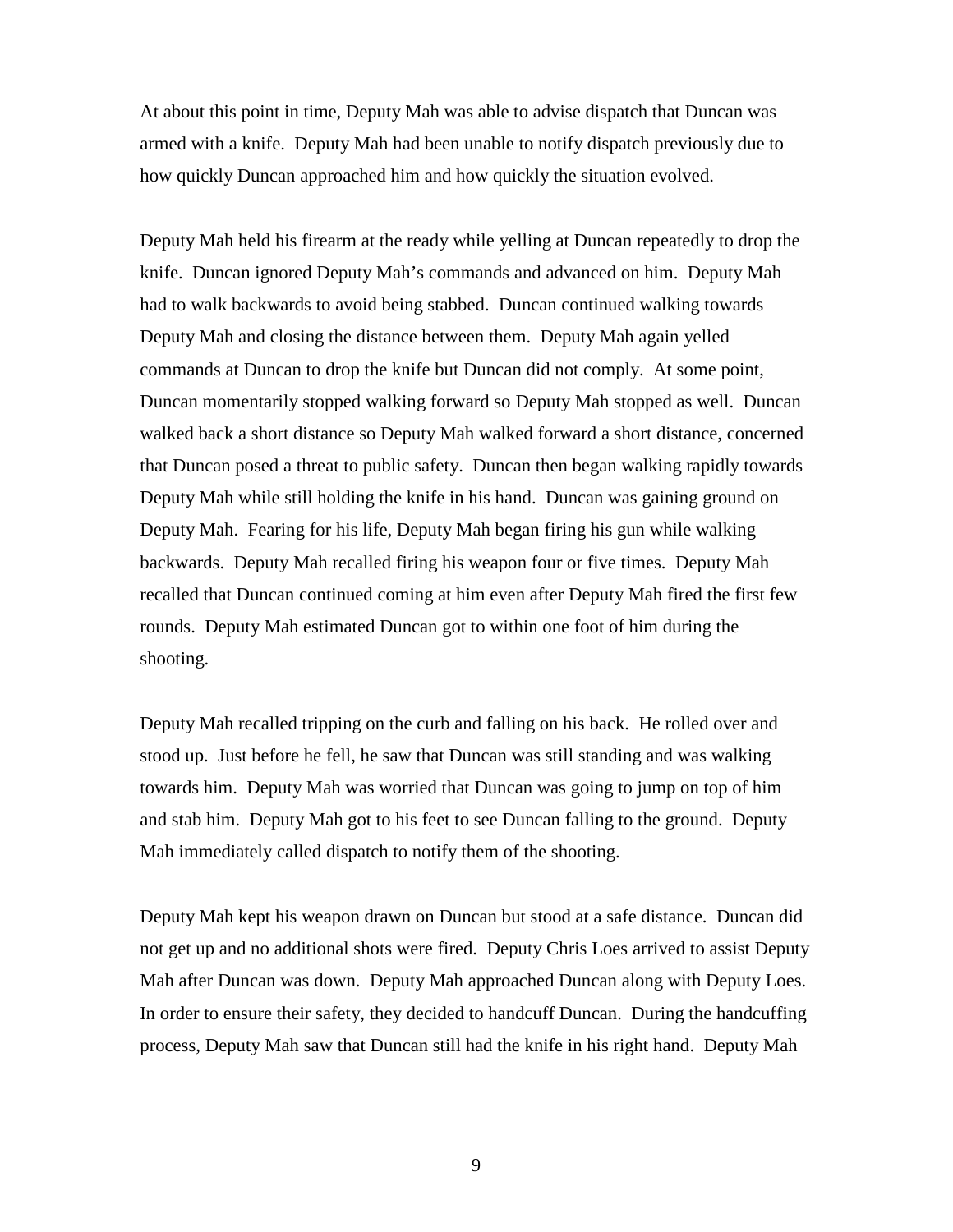kicked the knife away from Duncan. Deputy Loes subsequently kicked the knife further away.

During his interview, Deputy Mah informed detectives that, upon seeing Duncan initially approach his patrol vehicle on December 16, 2015, Deputy Mah recognized Duncan from a prior contact about two weeks earlier. During the prior contact, Deputy Mah pursued Duncan following a shoplift Duncan committed. Deputy Mah pursued Duncan first in his patrol vehicle and then on foot. Deputy Mah ultimately took Duncan to the ground during the foot pursuit and handcuffed him without further incident.

#### 2. Albert Alonzo

Albert Alonzo was a passenger in his coworker's vehicle. The vehicle was on Carmen Drive stopped for a red light. The vehicle was in the left turn lane preparing to make a left turn onto Daily Drive when the light turned green. Alonzo looked over and saw Duncan open the front passenger door of Deputy Mah's vehicle. Alonzo estimated Duncan stood by the open door for about 10 seconds. He subsequently saw Duncan pull out what appeared to be a kitchen knife. Alonzo began filming the incident with his cellular phone. He saw Duncan approach Deputy Mah with the knife in hand as Deputy Mah backed up. Alonzo heard Deputy Mah order Duncan to stand down or stop. Duncan began charging at Deputy Mah and Deputy Mah began firing shots. Alonzo estimated he heard five or six gunshots. Alonzo thought Duncan was about 1½ to 2 feet from the deputy when the deputy fired shots.

When asked why he filmed the incident, Alonzo said, "I just saw the videos you see on social media and stuff. I mean, you never know if the officer did something wrong or the suspect did something wrong. And this time it was the suspect was wrong. I thought he was wrong. Um, he was charging towards him with a knife." Alonzo said he felt Duncan's actions were a threat to the deputy's life and Alonzo felt the deputy fired in self-defense.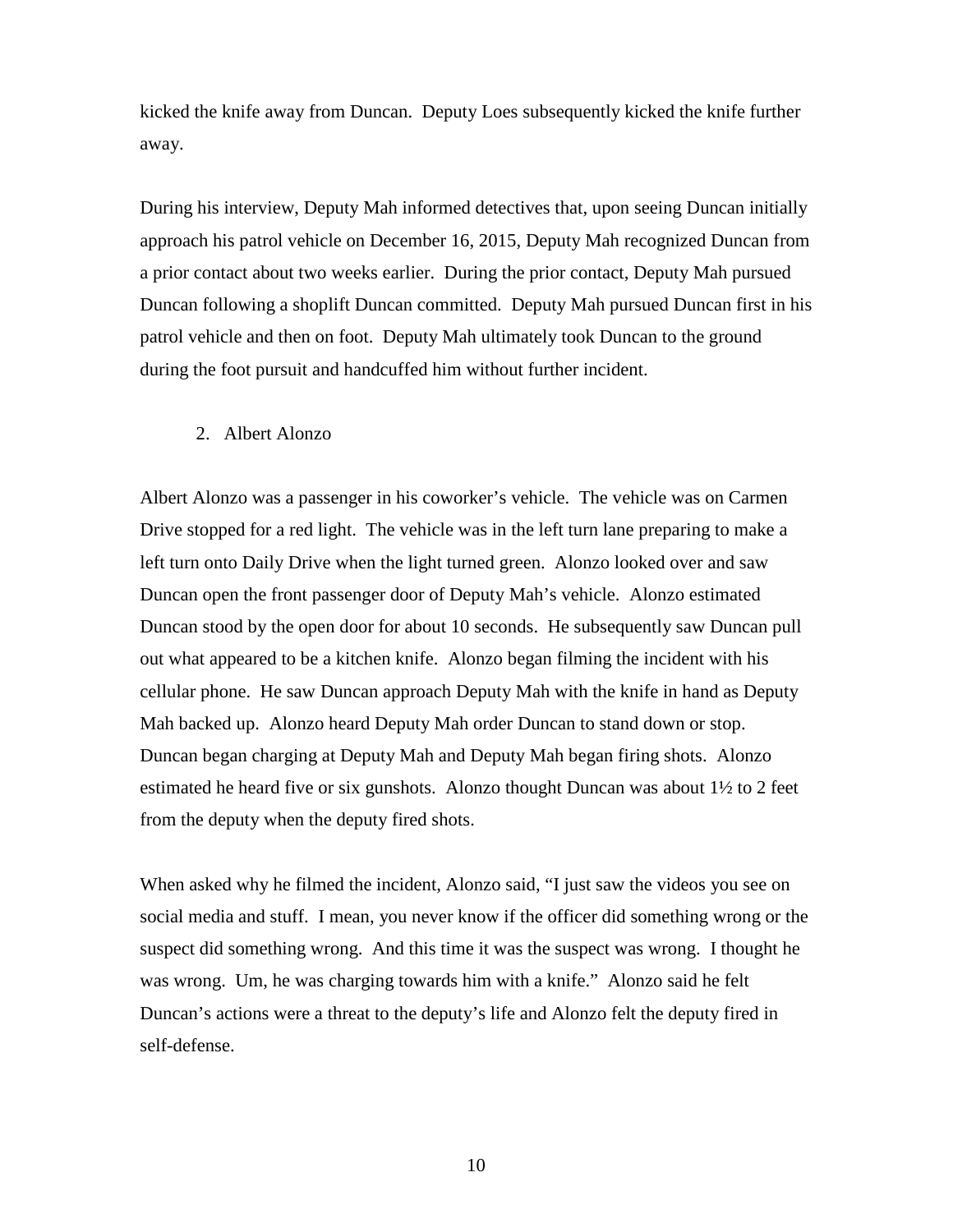## 3. Chyanne Makanalani

Chyanne Makanalani was driving the vehicle in which Albert Alonzo was a passenger. She said she was stopped in the left turn lane on Carmen Drive waiting to turn left onto Daily Drive. She looked over and saw Duncan opening the front passenger door to Deputy Mah's patrol vehicle. She watched Duncan and Deputy Mah talking for a moment. She then saw Duncan pull a knife from under his shirt near his front waistband. She heard Deputy Mah tell Duncan to get on the ground and to put down the weapon but Duncan did not comply. Duncan started to run at Deputy Mah. Makanalani recalled Deputy Mah switching from his Taser to his gun. She saw Duncan run at Deputy Mah and heard Deputy Mah fire shots. She thought Duncan was only a couple of feet from Deputy Mah when Deputy Mah fired shots. Makanalani said, "From what I've seen, the officer was defending himself." She thought Duncan got close enough to Deputy Mah to stab him.

### 4. David Buckland

David Buckland was in a vehicle in the number two lane heading southbound on Carmen Drive. He was stopped for a red light at the Daily Drive intersection. He saw Duncan armed with a knife. Buckland described Duncan holding the knife close to his body with the blade pointed up. Buckland saw Duncan move towards Deputy Mah holding the knife. Buckland heard Deputy Mah yelling commands like, "Drop the knife!" However, Duncan ignored those commands and continued walking towards the deputy. Buckland estimated the deputy fired six or seven shots.

#### 5. Thomas Burkhart

Thomas Burkhart was working at the USA gas station located on the northwest corner of the Carmen-Daily intersection. He was working as a cashier when he heard a gunshot. He looked out the window and saw Deputy Mah and Duncan on the east sidewalk. He saw Duncan charge at the deputy. Burkhart noted Duncan was moving faster than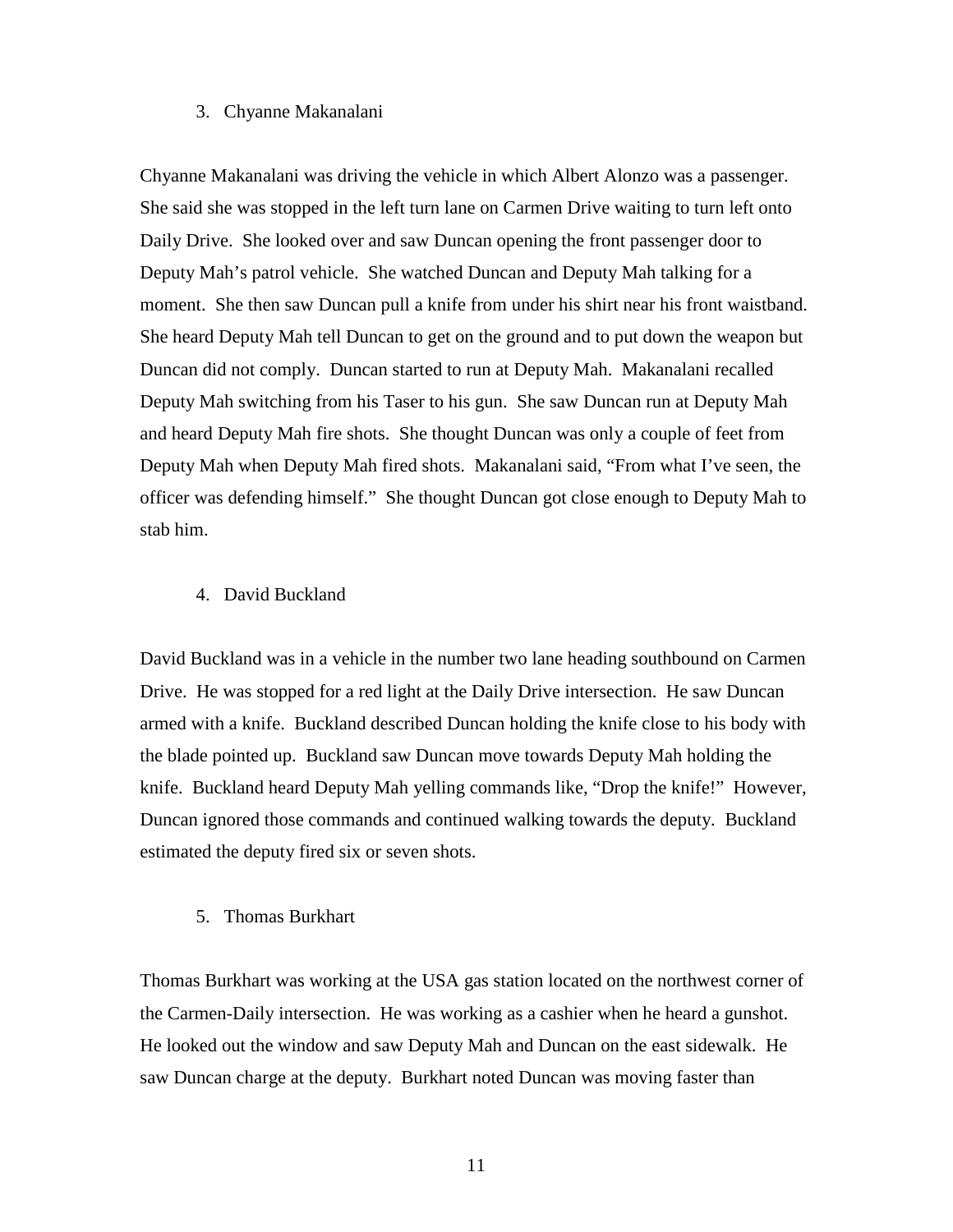Deputy Mah and was gaining on him. Burkhart heard the deputy fire shots as Duncan continued advancing. Burkhart felt "the officer had no choice."

### 6. James Dreiling

James Dreiling was driving southbound on Carmen Drive. He was stopped in the left turn lane waiting to turn onto Daily Drive. He saw Duncan and Deputy Mah standing near the corner of the intersection. Dreiling saw Duncan charge at Deputy Mah with a knife in hand as Deputy Mah backed up. Dreiling saw Duncan stop momentarily and take a few steps back. Deputy Mah took a few steps forward. Duncan then charged at Deputy Mah with the knife in hand. The witness described Duncan's movement as "walking rapidly, almost a trot towards the officer." According to Dreiling, Duncan was gaining ground on Deputy Mah. Dreiling estimated that Duncan got to within two or three feet of Deputy Mah when Deputy Mah fired shots. Dreiling described Duncan as lunging towards Deputy Mah with his arm outstretched, such that the knife was only about a foot away from Deputy Mah when he fired shots. The witness said he would not have given Duncan as much of a chance as the deputy did and the witness felt the shooting was justified.

#### 7. Robert Evans

Robert Evans was stopped in his vehicle on Carmen Drive at the Daily Drive intersection. He was heading southbound on Carmen Drive and was stopped in the number one lane. He could see Duncan holding something in his left hand, which the witness thought might be a cellular phone. He could not see Duncan's right hand. He saw the deputy back up as Duncan moved towards the deputy. Evans thought Deputy Mah showed a lot of restraint in terms of going back and forth with Duncan.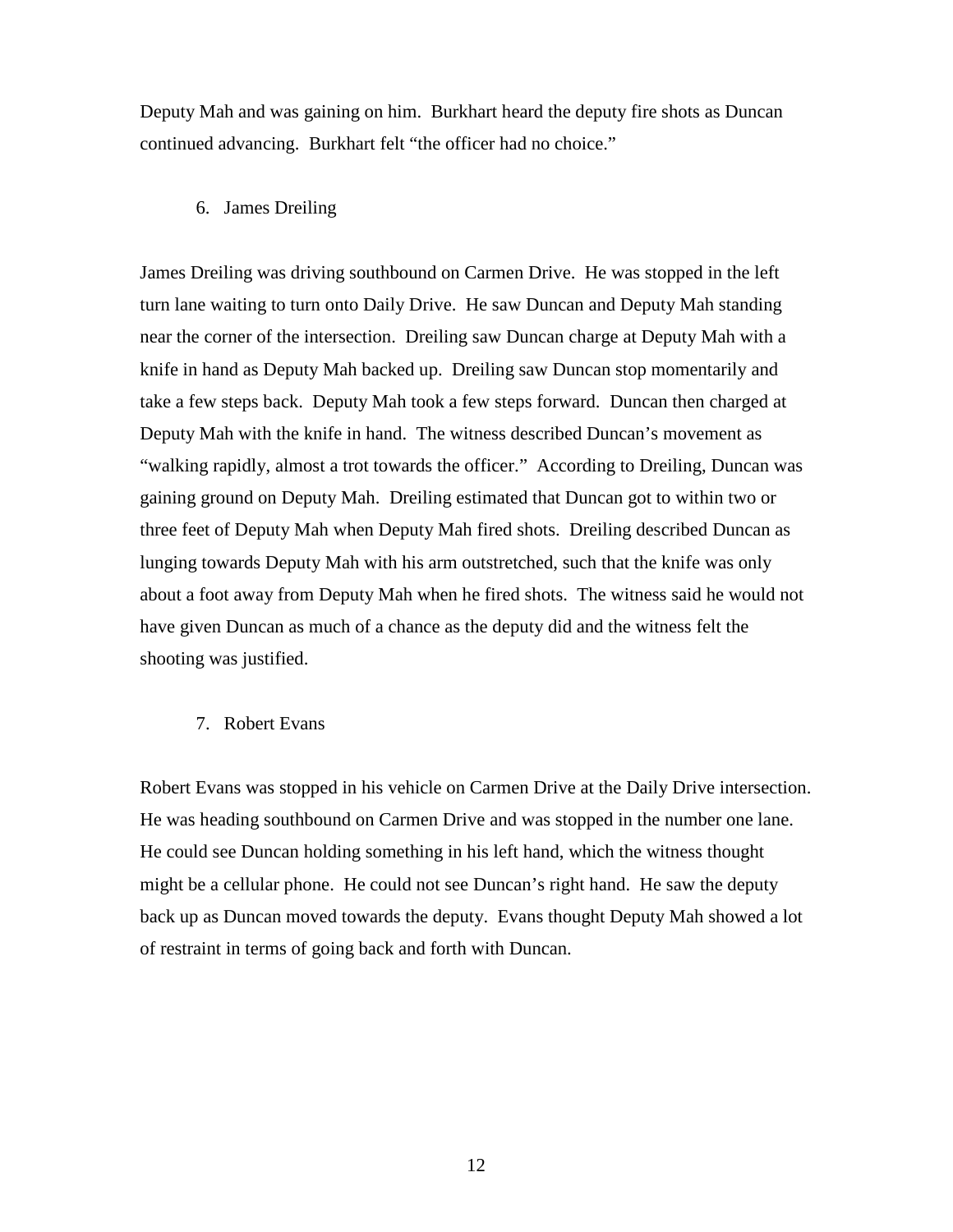### 8. Francisco Hermosillo

Francisco Hermosillo was stopped in his vehicle at the intersection of Carmen Drive and Daily Drive. Hermosillo saw Duncan put his hands on the hood of Deputy Mah's patrol vehicle. Hermosillo saw Deputy Mah exit his vehicle and contact Duncan. The witness turned into the 7-Eleven parking lot and went to a gas pump. When he looked over again, he saw Duncan had a shiny object in his hand which the witness thought was probably a knife. Hermosillo heard Deputy Mah tell Duncan to put the knife down. Duncan walked towards Deputy Mah with the knife in hand and Deputy Mah fired shots.

#### 9. Nancy Johnson

Nancy Johnson was driving her vehicle southbound on Carmen Drive. She was stopped for a red light in the left lane at the Carmen-Daily intersection. She saw Deputy Mah with his gun drawn and Duncan with a knife. She heard the deputy yell multiple times, "Drop the knife!" She saw Duncan lunge at Deputy Mah and run towards him. She saw Deputy Mah fire shots at Duncan. Johnson said she believed that if the deputy had not shot Duncan, the deputy would probably be dead.

## 10. Douglas Messamore

Douglas Messamore was a passenger in a vehicle driving northbound on Carmen Drive. The vehicle was stopped at a red light just south of Daily Drive. Messamore saw Duncan holding a knife in his hand. Messamore heard Deputy Mah tell Duncan not to get any closer. Duncan advanced on Deputy Mah and was getting closer and closer. According to the witness, Duncan charged at Deputy Mah and Deputy Mah fired five or six shots. The witness felt Duncan was a threat to Deputy Mah because Duncan kept charging.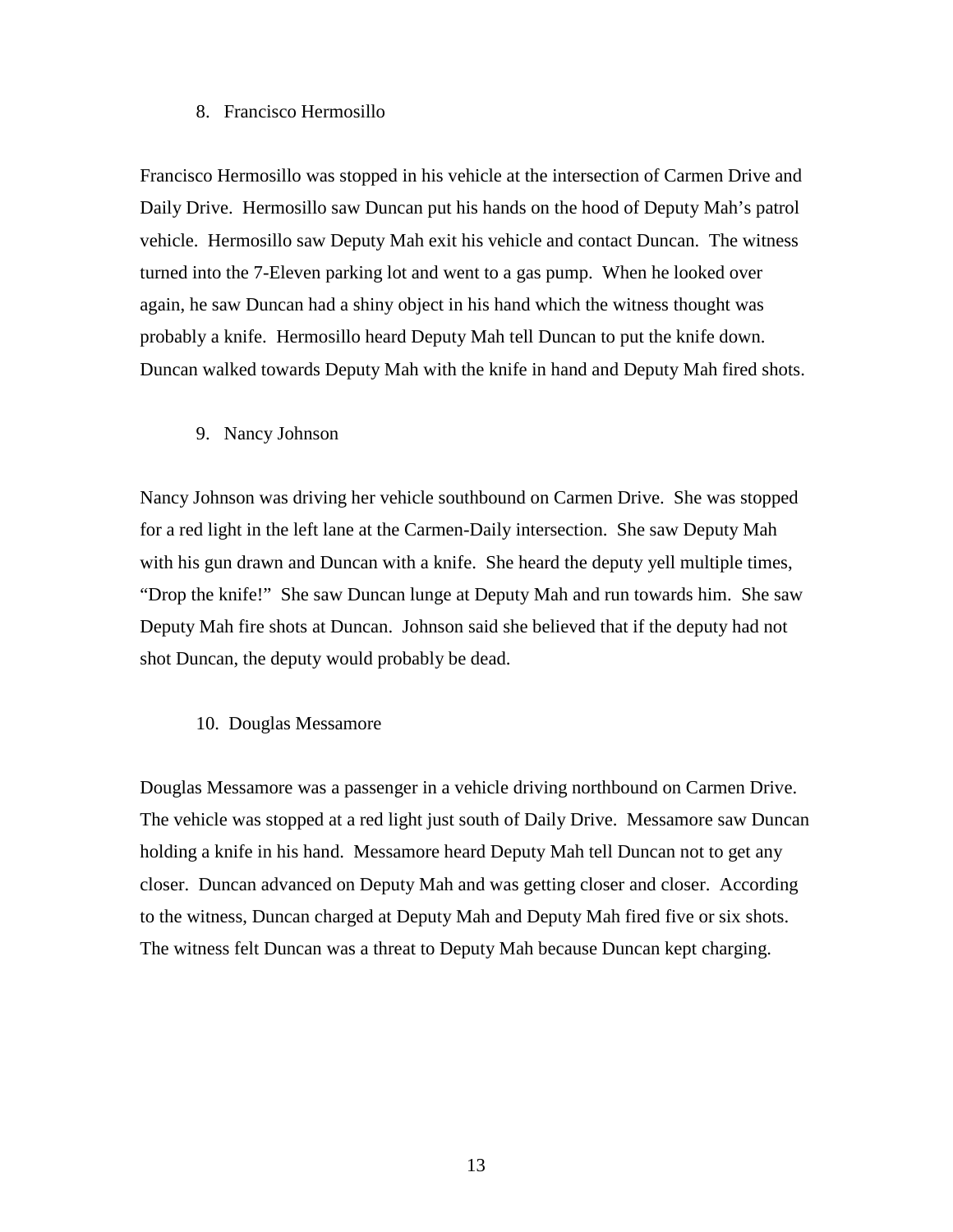#### 11. Carrie Roske

Carrie Roske was stopped in the left turn lane for northbound Carmen Drive waiting to turn onto Daily Drive. She saw Duncan pull out a knife and Deputy Mah pull out a gun. She said Duncan appeared erratic and was not listening to the deputy. Deputy Mah told Duncan to stay back but Duncan charged at Deputy Mah with the knife. Deputy Mah subsequently fired shots. The witness described Duncan as having his arm outstretched with the knife in his hand as he charged at the deputy.

#### 12. Wayne Scott

Wayne Scott was driving northbound on Carmen Drive. He was in the right turn lane on Carmen Drive stopped at the Daily Drive intersection. He saw Duncan pull out a knife. He heard Deputy Mah tell Duncan, "Drop the knife. Drop the knife." Scott saw Deputy Mah back up as Duncan lunged at Deputy Mah with the knife. Scott said he felt the deputy was defending his life. He said, "It's like the guy was hell bent on stabbing the cop." Scott added, "I would not want to be the cop, because I mean I would've done the same thing."

#### 13. Jared Waite

Jared Waite was driving his vehicle on Carmen Drive. He was stopped for a red light at the Carmen-Daily intersection. He saw Duncan open the passenger door of the patrol vehicle. Waite saw Deputy Mah walk around the vehicle and contact Duncan. The witness saw Duncan armed with a knife. Duncan walked towards Deputy Mah and Deputy Mah backed away. Waite lost sight of Duncan and Deputy Mah as they went behind the patrol unit. Waite heard six shots fired. Waite saw Deputy Mah fall and then Duncan fall. The witness felt the deputy was correct to fire shots because he felt the deputy would have been stabbed if he had not discharged his gun. Waite estimated Duncan was within three feet of Deputy Mah when he charged at Deputy Mah with the knife.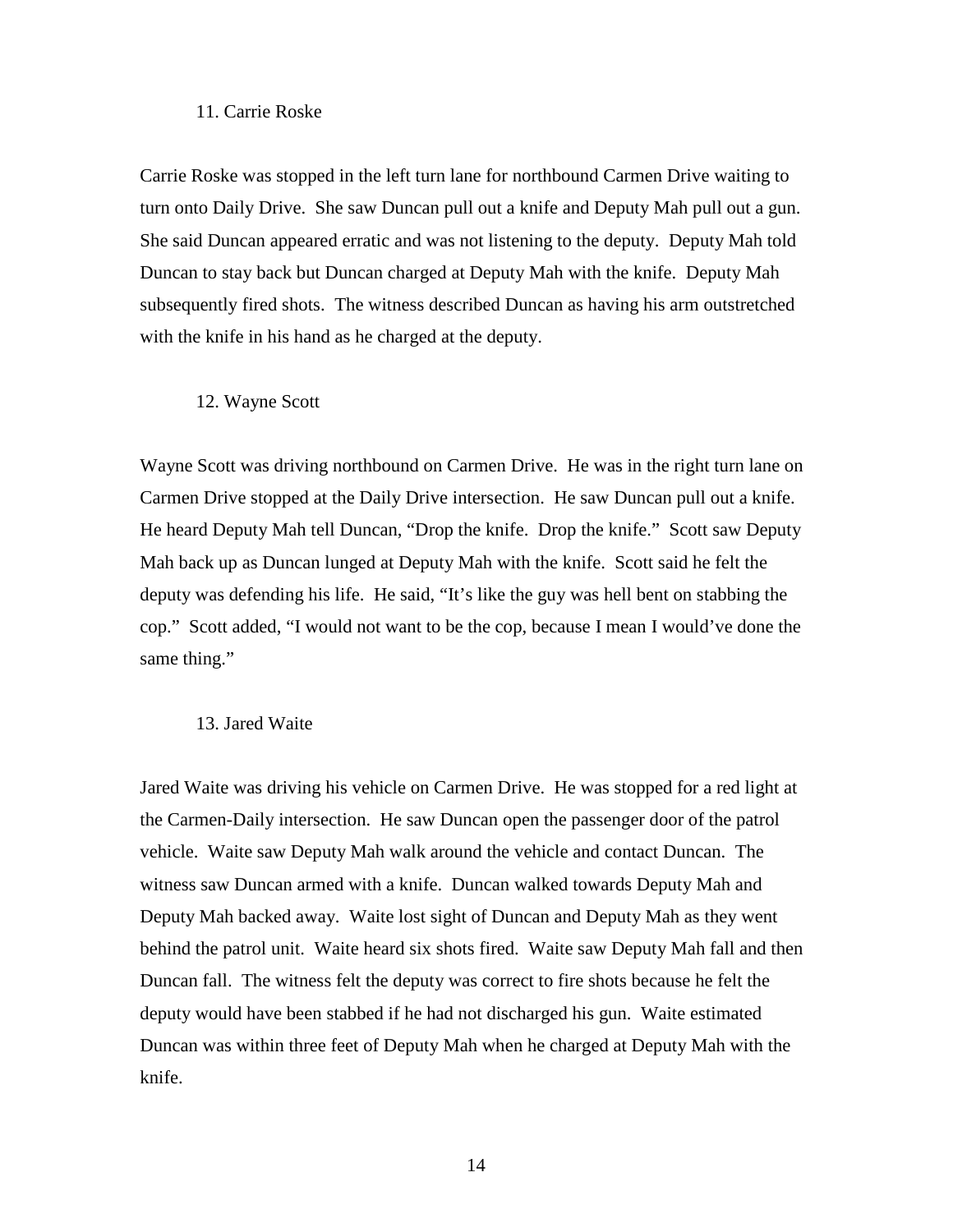### 14. Jason Lafferty

Jason Lafferty was a firefighter and first responder. He arrived at the location and attempted to render aid to Duncan. He said Duncan was nonresponsive the entire time. Lafferty said he and other emergency personnel continued attempting to render aid to Duncan on the way to the hospital but Duncan never regained consciousness. Other emergency medical personnel attempted to provide forced air and checked Duncan's pulse. However, Duncan had no pulse and remained nonresponsive to treatment.

#### 15. Jonathan Foote

Jonathan Foote became acquainted with Duncan in the weeks prior to December 16, 2015. Foote stated that Duncan appeared depressed shortly before his death. Duncan told Foote he was having trouble with family and friends. Duncan mentioned that he had moved with his family to Idaho for a short time but returned to Camarillo because he did not like Idaho. On December [1](#page-17-0)2, 2015, Foote called  $211<sup>1</sup>$  on Duncan's behalf out of a desire to provide Duncan with possible counseling services. Foote put Duncan on the phone with the 211 operator. After speaking to the operator for about five minutes, Duncan told Foote he felt he no longer needed help. Duncan sent Foote several messages via TextNow.com on December 16, 2015. In these messages, Duncan mentioned to Foote that he wanted to die on Foote's farm. Duncan wrote that he could not kill himself because he loved his father too much. However, Duncan also expressed feelings that he had ruined his life to the point at which there was no going back. When interviewed, Foote expressed a desire to let the deputy who shot Duncan know that it was not the deputy's fault because Duncan was determined to die.

<span id="page-17-0"></span> $<sup>1</sup>$  In California, a caller may dial 2-1-1 which is a free phone number that connects the caller to existing</sup> health and human services programs.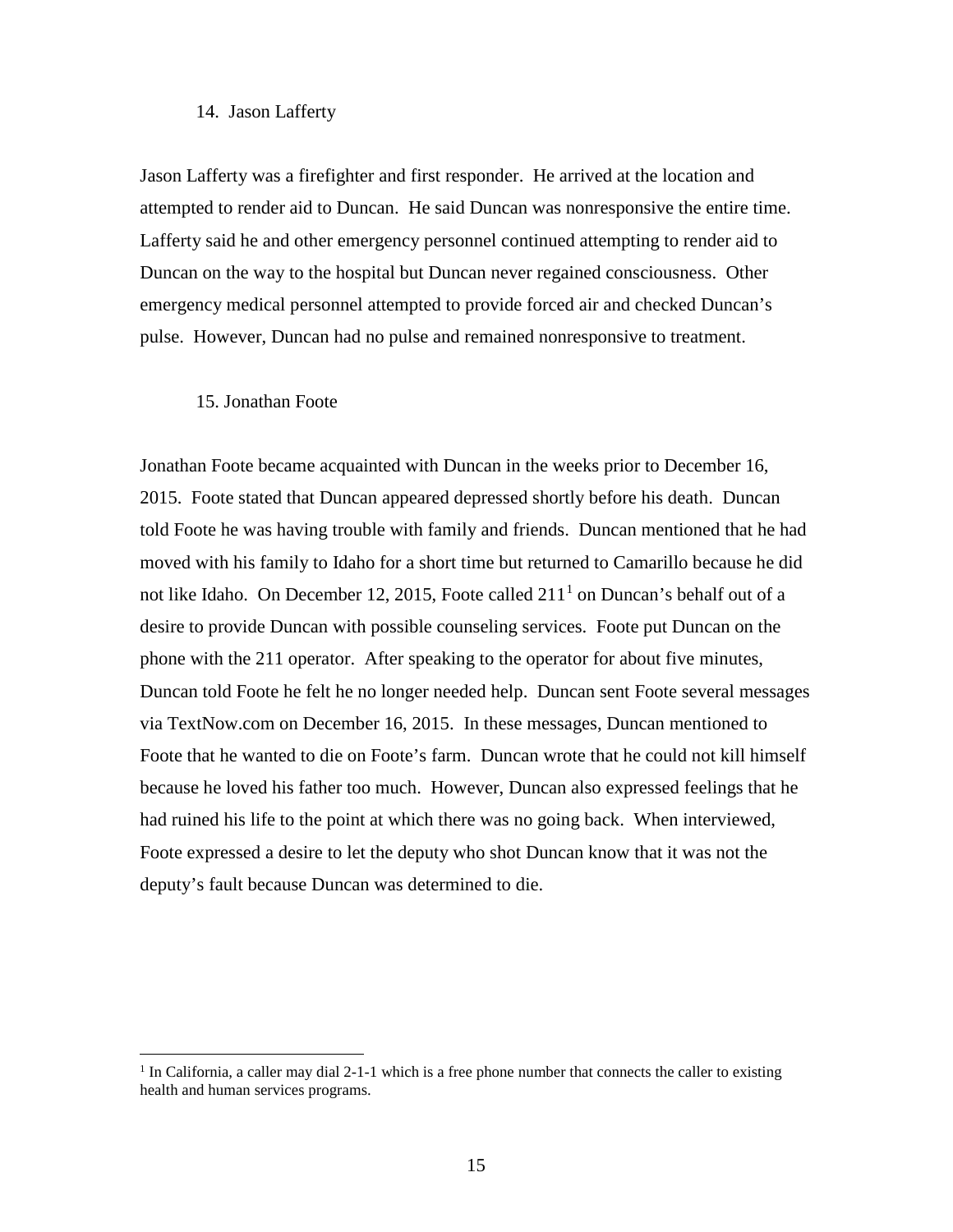### 16. Troy Duncan

Troy Duncan is Bryant Duncan's father. Troy Duncan reported that he had moved to Idaho approximately four or five months prior to the shooting and Bryant had moved with him. However, Bryant did not like Idaho and subsequently moved back to California. Troy Duncan told investigators Bryant's mother had passed away when Bryant was very young and Bryant had always had trouble coming to terms with his mother's death.

### 17. Sarah Deremer

Sarah Deremer is Bryant Duncan's stepsister. Deremer lived in Idaho at the time of Duncan's death. She said she last spoke to Duncan about a week prior to the shooting but the only topic discussed was Duncan requesting their parents' phone numbers. Deremer told detectives that she and her stepbrother were not very close. However, she was aware Duncan had a drug problem, specifically that he used methamphetamine. She also reported that she knew Duncan to carry weapons, such as pocket knives. When asked about Duncan's mental state, Deremer indicated that she was not aware of an history of mental illness treatment or diagnosis and did not believe he had ever actually sought or received treatment. She discussed him as "delusional" and when asked for an example, Deremer indicated that Duncan was interested in becoming an actor and thought he would be nominated for a big award in the movie industry.

#### 18. Terrell Duncan

Terrell Duncan is Bryant Duncan's older brother. Terrell Duncan lived in Oregon at the time of his brother's death. Terrell had only seen his brother five or six times in the span of the past ten years. Terrell said Bryant started doing drugs in high school and had been using methamphetamine and marijuana for some time.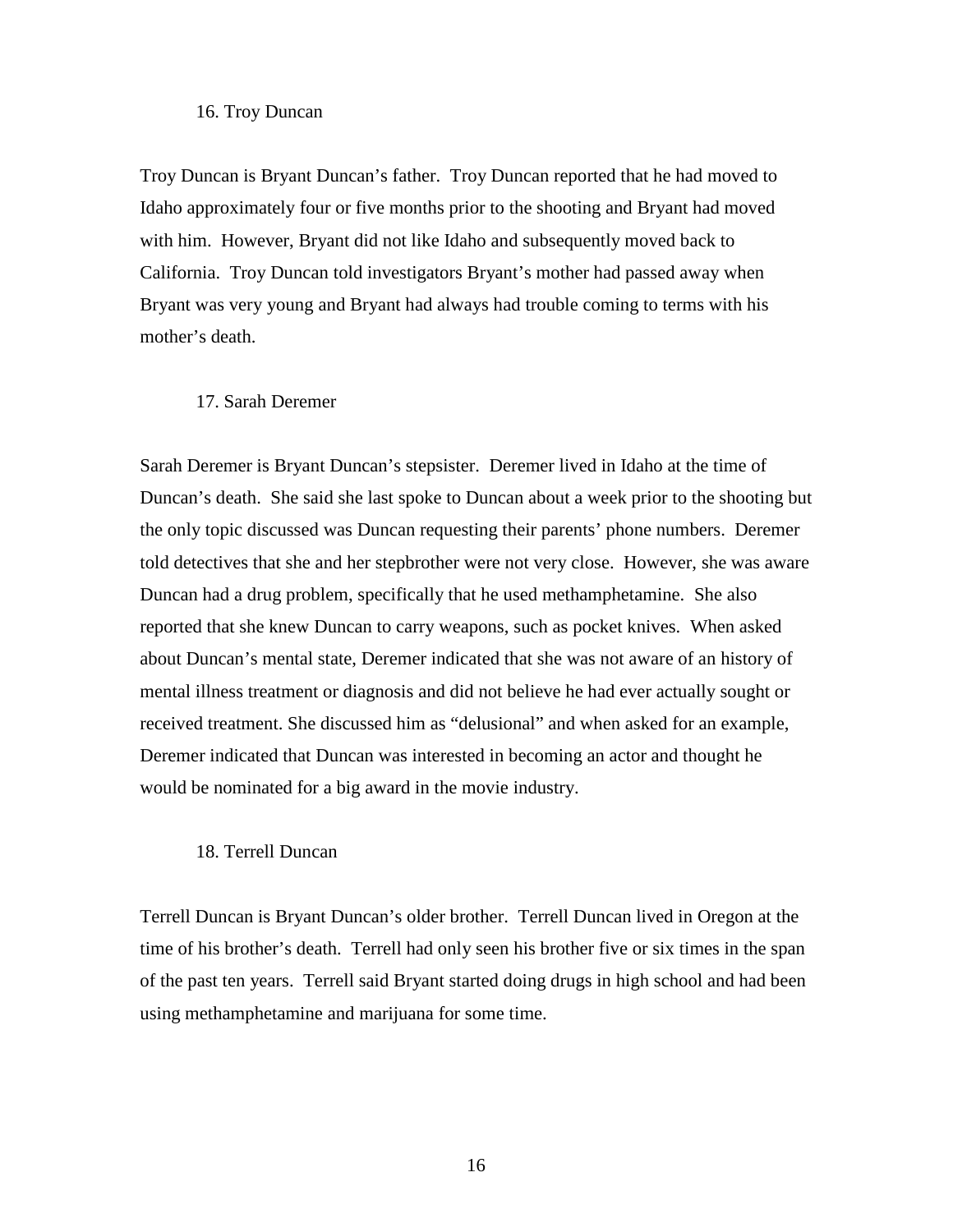# D. Duncan's Facebook Account

During a search of Duncan's Facebook account, detectives located photographs of Duncan posing with a handgun, including the photograph depicted below.



## E. Investigation of Mental Health History

Detectives from the Ventura County Sheriff's Office investigated whether Duncan suffered from any diagnosed mental illness. The investigation ultimately revealed no evidence that Duncan was diagnosed with any mental illness.

# III.

# PHYSICAL EVIDENCE

# A. Shooting Scene

The shooting scene consisted of the east sidewalk bordering Carmen Drive, as well as the northbound traffic lanes of Carmen Drive, just north of the Daily Drive intersection.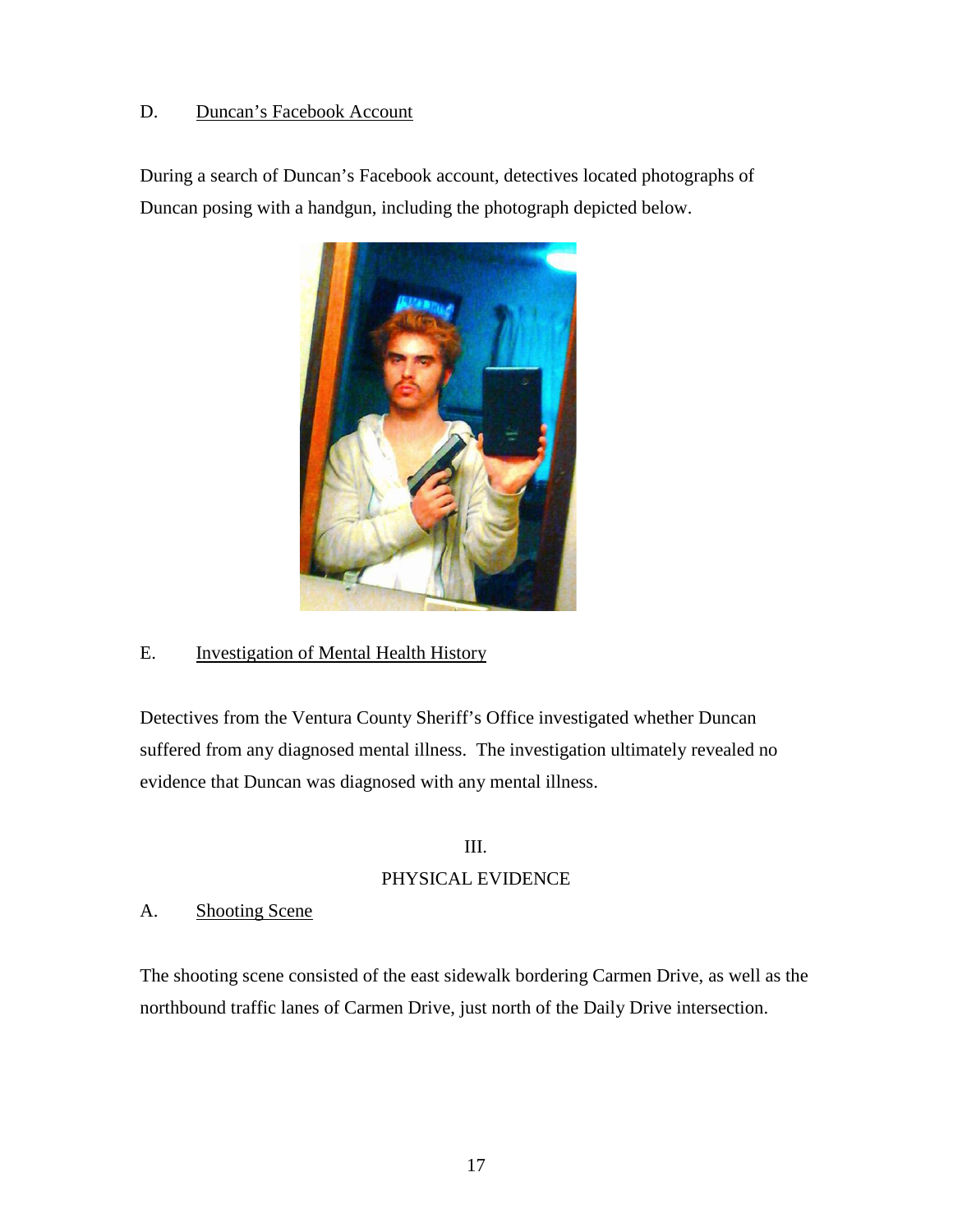Deputy Mah's patrol vehicle was parked along the eastside curb of Carmen Drive just north of the Daily Drive intersection, as shown in the photograph below.



Duncan's skateboard was located near the back of Deputy Mah's patrol vehicle, as depicted in the photograph below, with the rear bumper of the patrol vehicle visible in the top of the photograph.

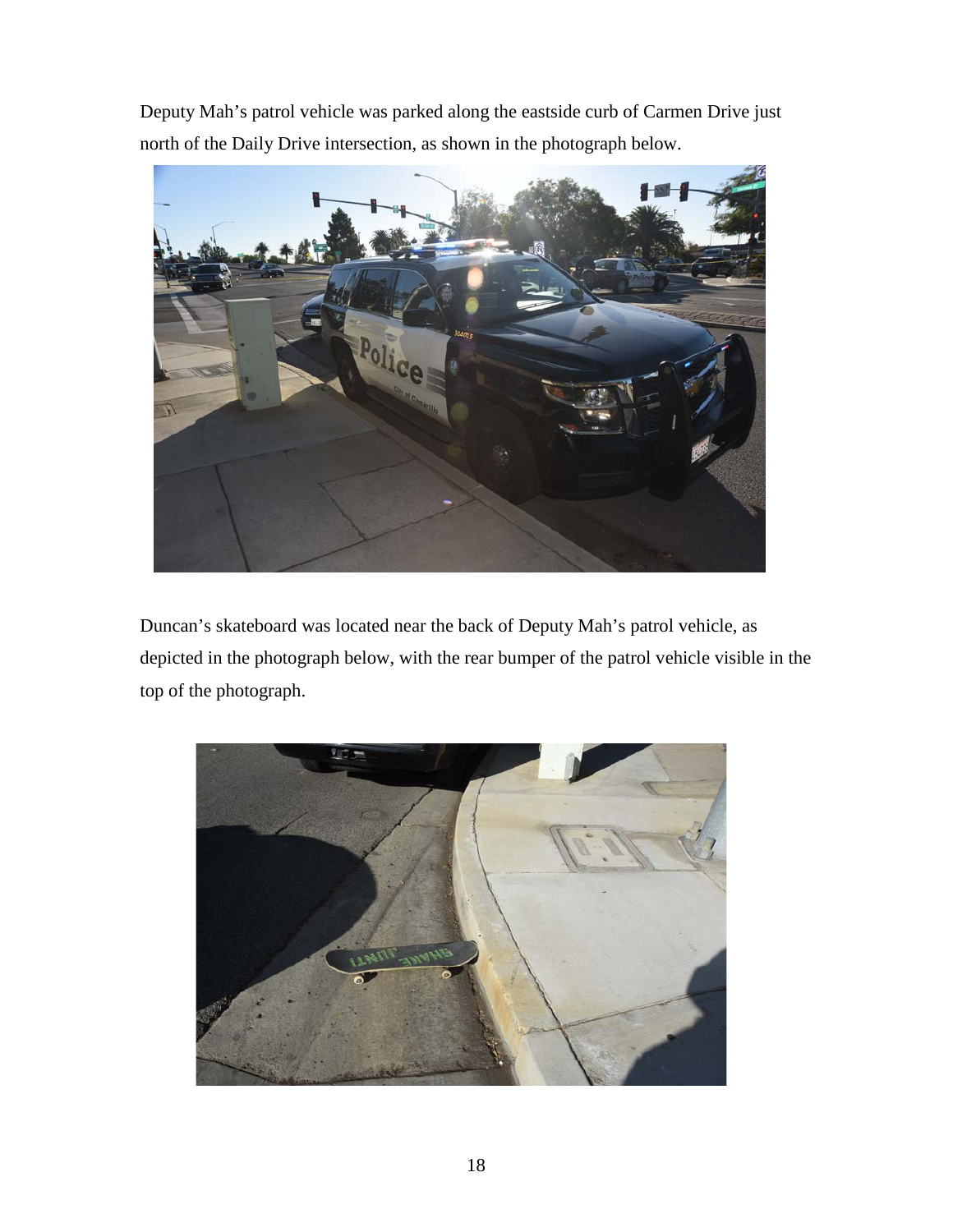Various items of physical evidence were located at the scene and collected. These items included the knife Duncan wielded during the incident<sup>[2](#page-21-0)</sup>, six spent shell casings, a bullet, blood droplets, and broken pieces of the cordless phone Duncan used to call 911.

The knife Duncan brandished is depicted in the photographs below as it was located by detectives who responded to the scene and collected evidence.



Based on measurements taken at the scene and the location of various items of evidence, deputies were able to determine that Duncan advanced on Deputy Mah over a distance of approximately 106 feet as Deputy Mah retreated and ultimately fired shots.

The red line and arrow in the aerial photograph below depicts the approximate path Duncan took as he advanced on Deputy Mah with a knife in hand from just south of Deputy Mah's patrol vehicle to the point at which Duncan fell to the ground. The firetruck and medical supply bags seen in the roadway in the photograph were not present at the time of the incident.

<span id="page-21-0"></span><sup>&</sup>lt;sup>2</sup> No useable prints were lifted from the knife.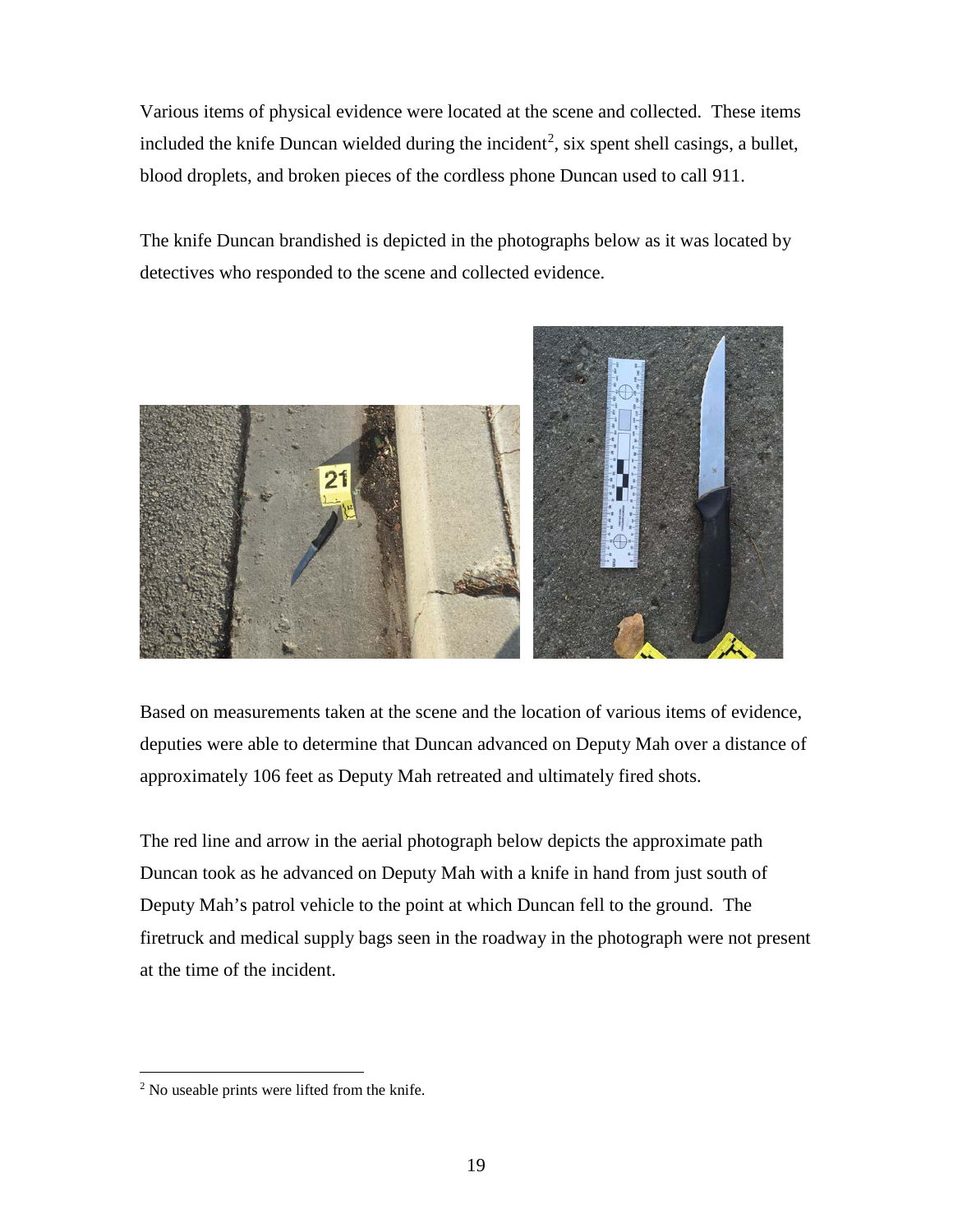

### B. Autopsy

An autopsy was performed on Duncan's body on December 17, 2015, by Dr. Ann Bucholtz, a forensic pathologist and former Medical Examiner for the Ventura County Medical Examiner's Office. Dr. Bucholtz located a total of seven gunshot wounds to Duncan's body, two of which appear to have been caused by a single bullet. Dr. Bucholtz identified the following gunshot wounds to Duncan's body and corresponding internal injuries:

- 1) a gunshot wound to Duncan's upper mid back resulting in lacerations of the lung and rib fractures
- 2) a gunshot wound to Duncan's left upper back resulting in lacerations of the lung and rib fractures
- 3) a gunshot wound to Duncan's left shoulder resulting subcutaneous injury to his upper back
- 4) a gunshot wound to Duncan's left forearm, which Dr. Bucholtz determined might be a reentry from another gunshot wound, resulting in subcutaneous injury without fractures
- 5) a gunshot wound to Duncan's left hand resulting in superficial lacerations
- 6) a gunshot wound to Duncan's left armpit resulting in lacerations of the lung, heart, and liver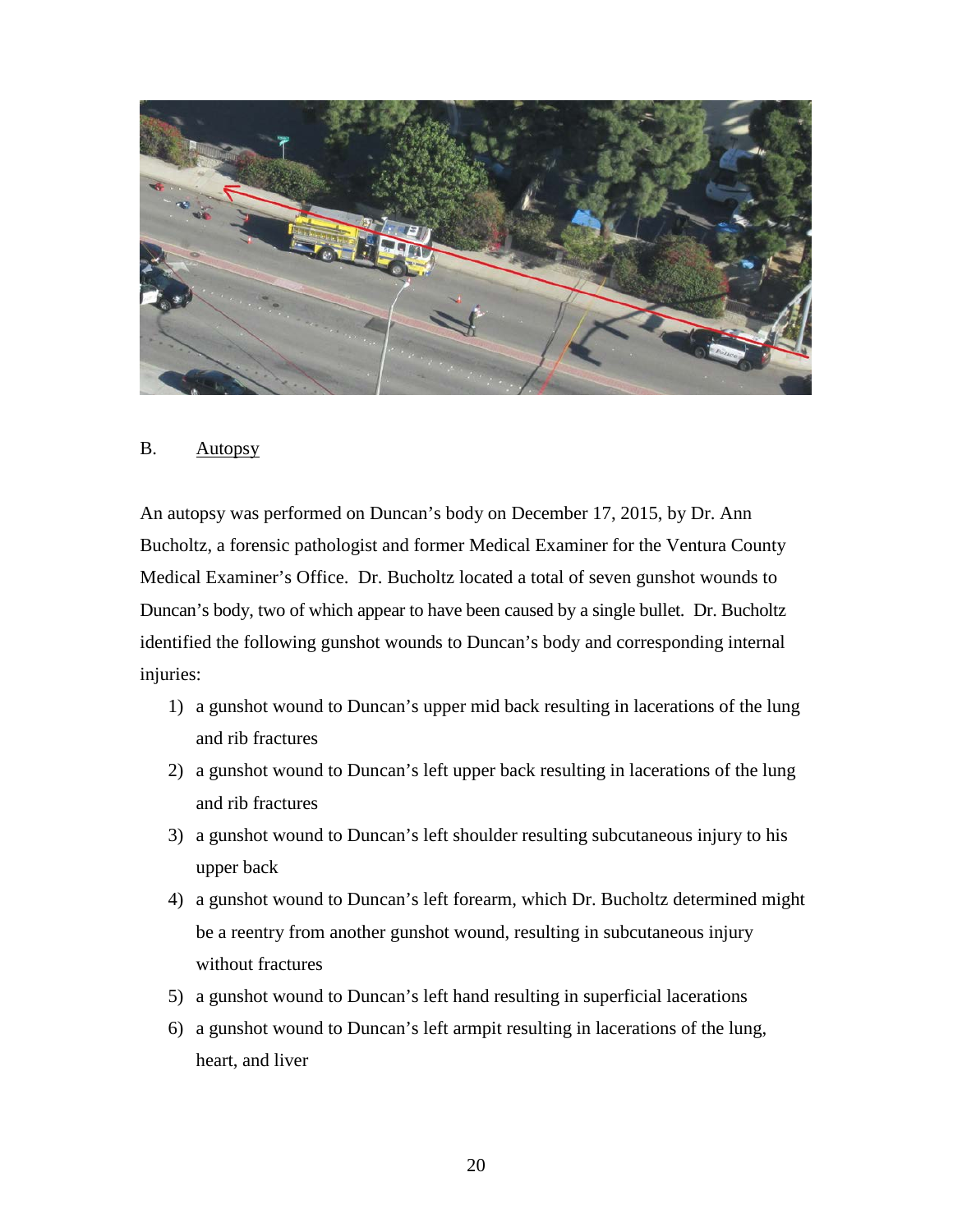7) a gunshot wound to Duncan's left chest area resulting in lacerations of the lung, aorta, diaphragm and bowel.

Four bullets were recovered from Duncan's body during the course of the autopsy. For the bullets which were not recovered from within Duncan's body, there were corresponding exit wounds, indicating the bullets passed through Duncan's body.

In addition to the four expended bullets discovered during the autopsy, two additional bullets were located. One bullet was found at the shooting scene and another bullet was located by medical staff on the exterior surface of Duncan's abdomen. In total, six bullets recovered. These six bullets combined with the six shell casings found at the shooting scene, indicate that Deputy Mah fired a total of six shots during the incident.

Dr. Bucholtz concluded that Duncan died from multiple gunshot wounds and that the killing was a homicide, meaning a death at the hands of another.

## C. Toxicology Report

Samples of Duncan's blood were collected during the autopsy performed by Dr. Bucholtz. Those samples were submitted for testing to NMS Labs, located in Pennsylvania. The test results revealed that Duncan had Delta 9-Carboxy Tetrahydrocannabinol and Delta 9 Tetrahydrocannabinol, the principle psychoactive ingredients of marijuana/hashish, in his blood at the time of his death.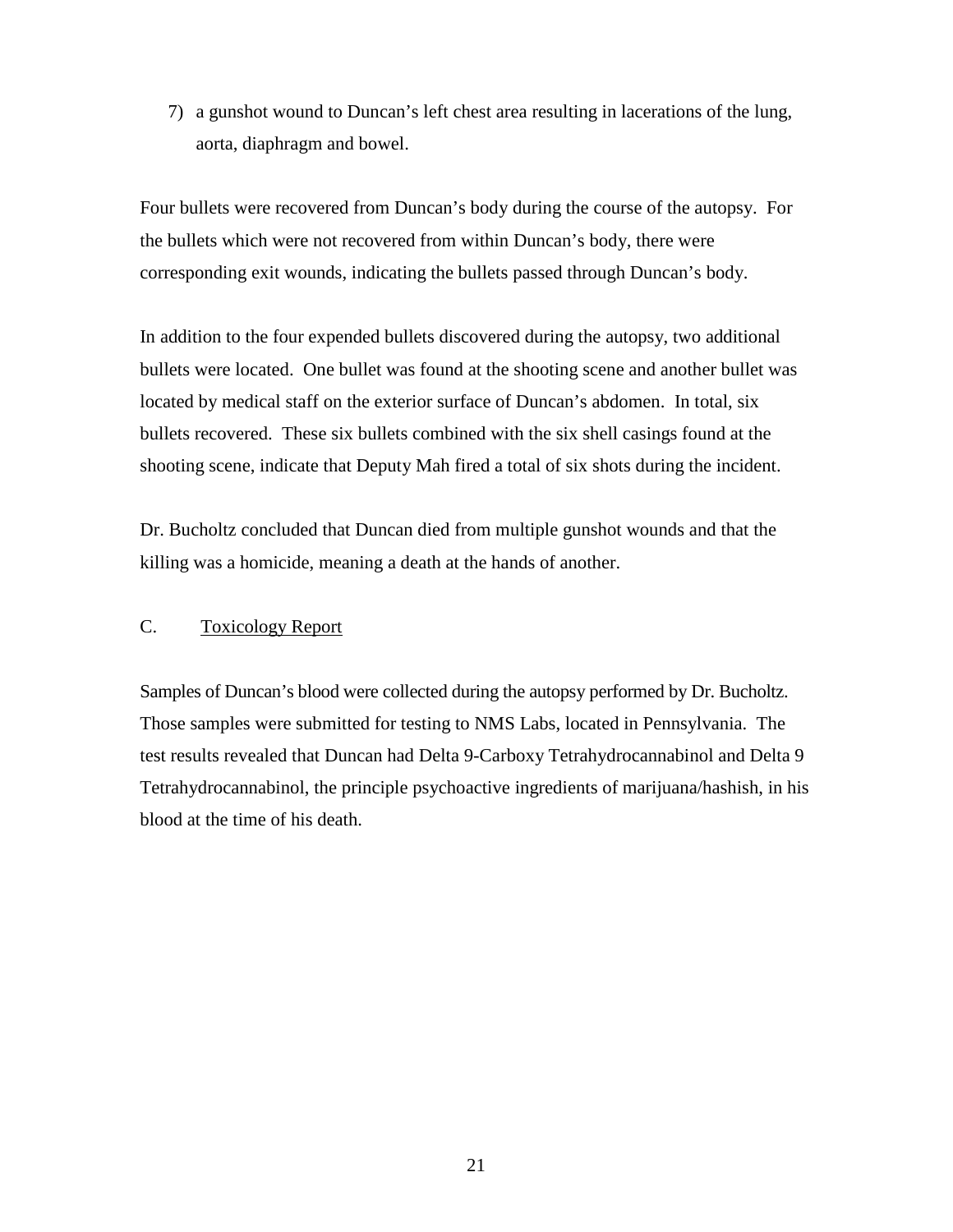IV.

#### LEGAL PRINCIPLES

#### A. Law of Homicide and Self-Defense

Homicide is the killing of one human being by another, either lawfully or unlawfully. Homicide encompasses murder and manslaughter, which are unlawful, and acts of excusable and justifiable homicide, which are lawful.

Homicide is justifiable when committed by any person "resisting any attempt to murder any person, or to commit a felony, or to do some great bodily injury upon any person." (Pen. Code § 197(1).)

CALCRIM 505 sets forth the specific jury instructions on self-defense. It provides that a person is not guilty of murder or manslaughter if 1) that person "reasonably believed that [the person] [or] someone else . . . was in imminent danger of being killed or suffering great bodily injury"; 2) that person "reasonably believed that the immediate use of deadly force was necessary to defend against that danger"; and 3) that person "used no more force than was reasonably necessary to defend against that danger." (*Judicial Council of California Criminal Jury Instructions (October 2016 Update), Calcrim 505*.)

CALCRIM 505 further provides that in deciding whether that person's "beliefs were reasonable, consider all the circumstances as they were known to and appeared to [that person] and consider what a reasonable person in a similar situation with similar knowledge would have believed. If [that person]'s beliefs were reasonable, the danger does not need to have actually existed." It also provides that "[a person] is not required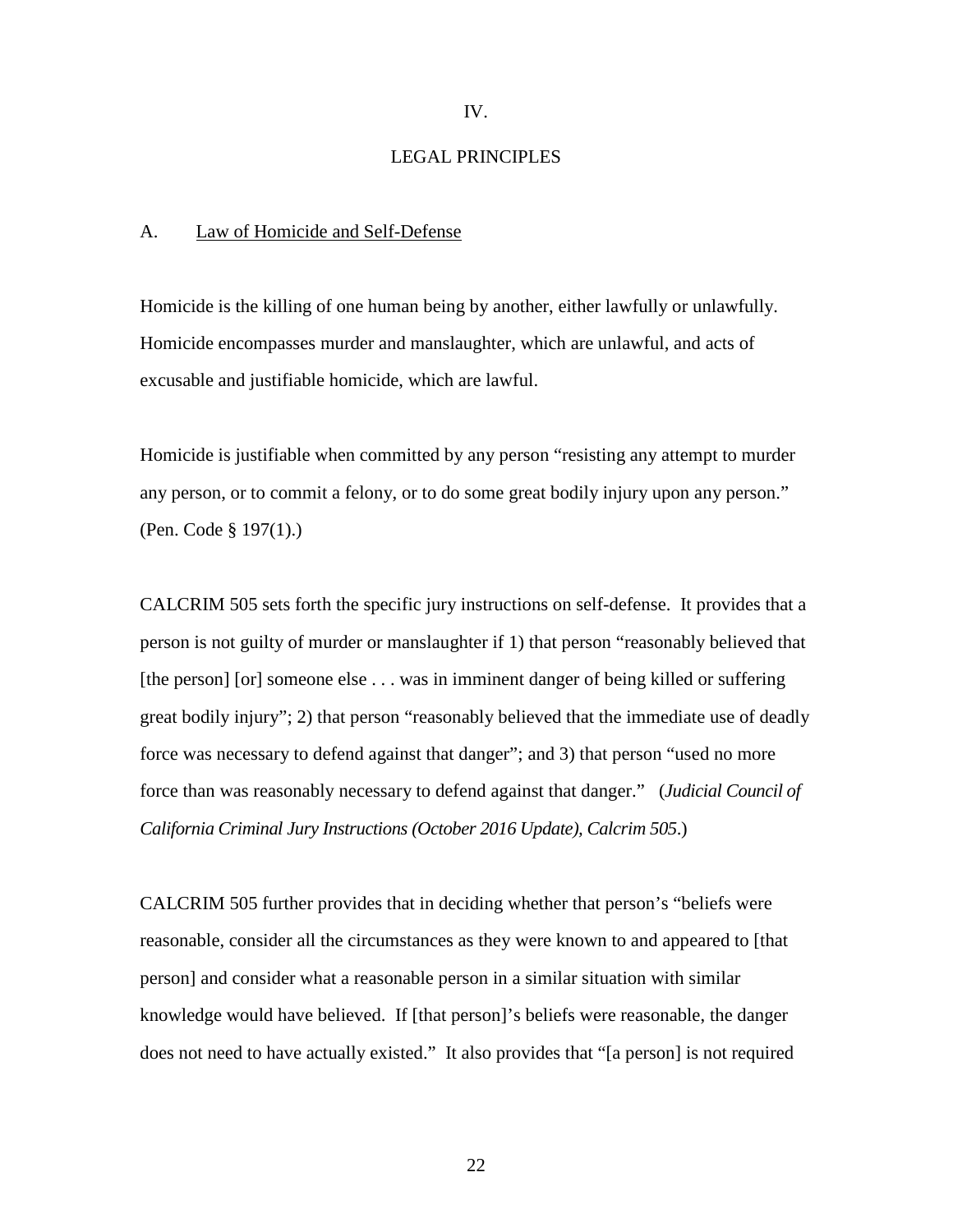to retreat. He or she is entitled to stand his or her ground and defend himself or herself and, if reasonably necessary, to pursue an assailant until the danger has passed. This is so even if safety could have been achieved by retreating." (*Ibid*.)

A killing by a peace officer is justifiable when it was "necessarily committed in overcoming actual resistance to the execution of some legal process, or in the discharge of any other legal duty" or "when necessarily committed in arresting persons charged with [a] felony, and who are fleeing from justice or resisting such arrest." (Pen. Code § 196.)

Police officers have a duty "to maintain peace and security" and "to protect citizens from harm." (*Batts v. Superior Court* (1972) 23 Cal.App.3d 435, 438.) A police officer may use deadly force when the circumstances create a reasonable fear of death or serious bodily injury in the mind of the officer. (*Graham v. Conner* (1989) 490 U.S. 386, 396- 397.) Reasonableness includes "allowance for the fact that police officers are often forced to make split-second judgments—in circumstances that are tense, uncertain, and rapidly evolving—about the amount of force that is necessary in a particular situation." (*Ibid*.)

Under the Fourth Amendment, police are "not required to use the least intrusive degree of force possible" but may use only such force as is objectively reasonable under the circumstances. (*Forrester v. City of San Diego* (9th Cir. 1994) 25 F.3d 804, 807.) An officer's use of deadly force is reasonable only if "the officer has probable cause to believe that the suspect poses a significant threat of death or serious physical injury to the officer or others." (*Tennessee v. Garner* (1985) 471 U.S. 1, 3.) Furthermore, "if police officers are justified in firing at a suspect in order to end a severe threat to public safety,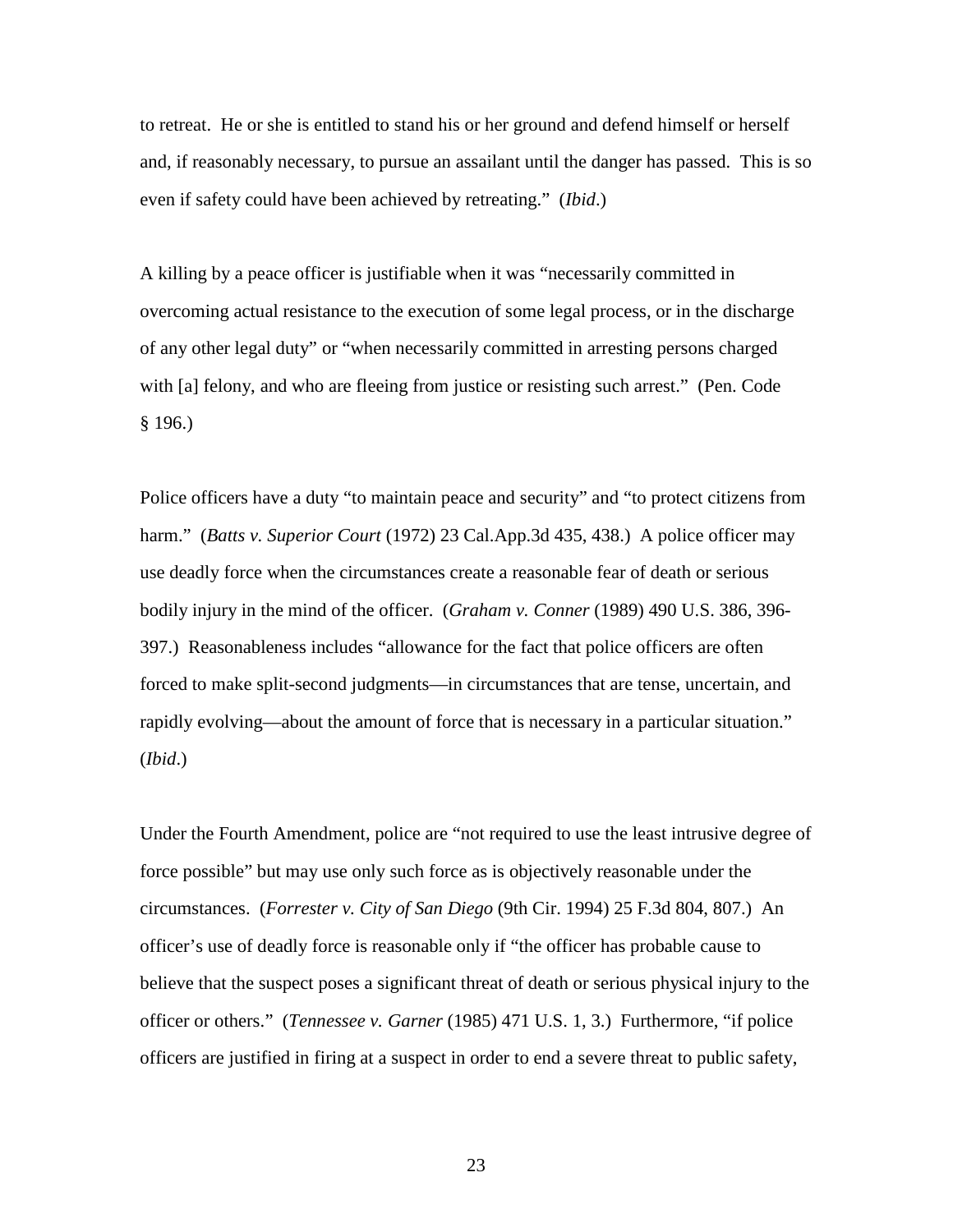the officers need not stop shooting until the threat has ended." (*Plumhoff v. Rickard* (2014) 134 S.Ct. 2012, 2022.)

"The test of reasonableness in this context is an objective one, viewed from the vantage of a reasonable officer on the scene. It is also highly deferential to the police officer's need to protect himself and others." (*Martinez v. County of L.A* (1996) 47 Cal.App.4th 334, 343 (quoting *Graham* 490 U.S. at 396-397).) The reasonableness test requires careful attention to the facts and circumstances of each particular case, including: (1) "the severity of the crime at issue"; (2) "whether the suspect poses an immediate threat to the safety of the officers or others"; and (3) "whether [the suspect] is actively resisting arrest or attempting to evade arrest by flight." (*Graham*, 490 U.S. at 396.)

## B. Bryant Duncan's Criminal Conduct

Duncan engaged in felony and misdemeanor criminal conduct immediately prior to the shooting. Had he survived, he could have been charged with the commission of the following crimes:

- Attempted Murder in violation of Penal Code section 664/187(a)
- Assault with a Deadly Weapon in violation of Penal Code section  $245(a)(1)$
- Assault with a Deadly Weapon on a Peace Officer in violation of Penal Code section 245(c)
- Brandishing a Deadly Weapon in violation of Penal Code section 417(a)(1)
- Resisting an Executive Officer in violation of Penal Code section 69
- Resisting, Obstructing, or Delaying a Peace Officer in violation of Penal Code section  $148(a)(1)$ .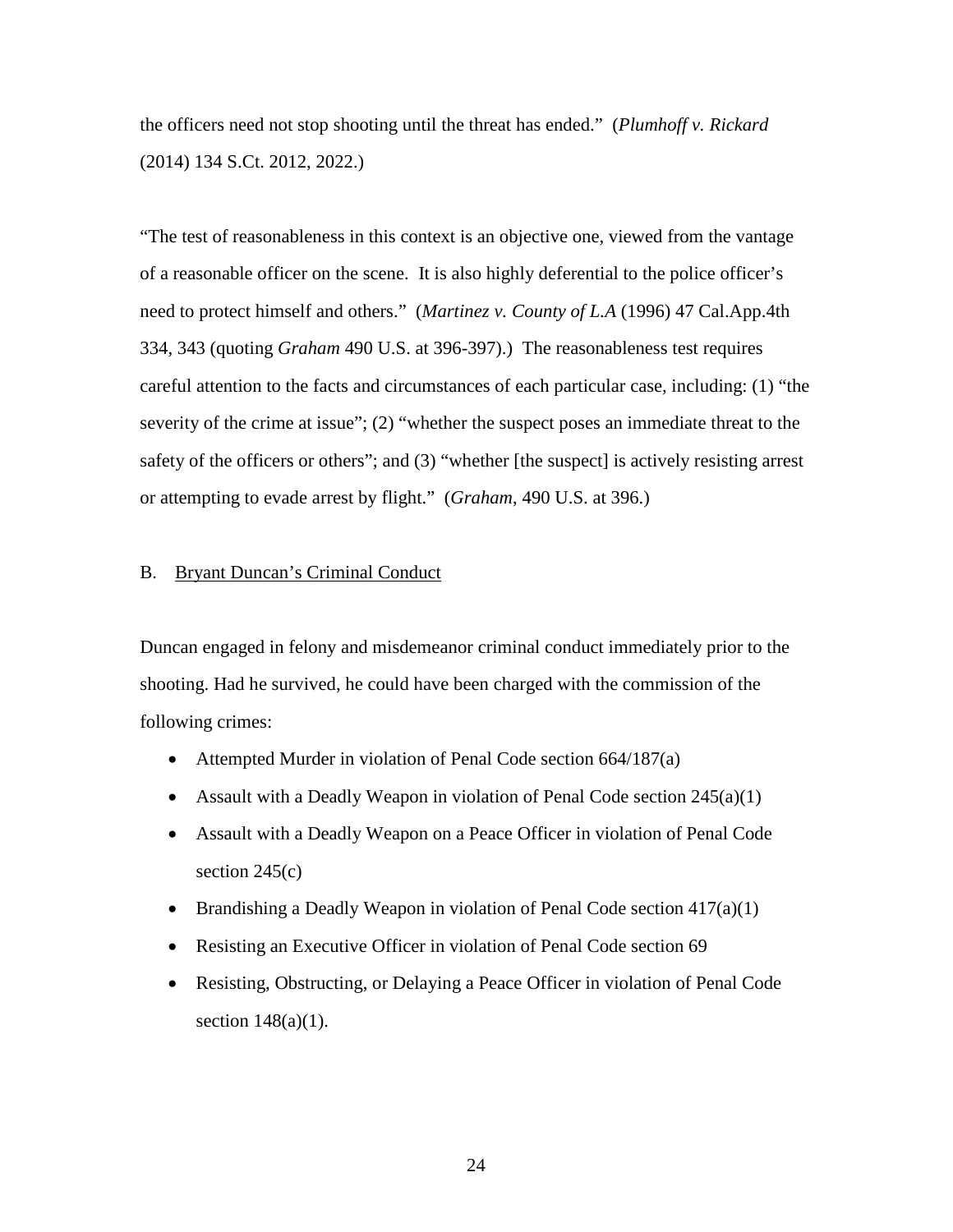#### V.

#### ANALYSIS

On December 16, 2015, Bryant Duncan repeatedly expressed a desire to die in the messages he sent to Jonathan Foote, in the statements he made to the 911 dispatcher, and in the statements he made to Deputy Mah. Duncan told Jonathan Foote via text message that he wanted to die, however, also wrote that he could not kill himself because he loved his father too much. It appears that, in lieu of taking his own life, Duncan decided to create a scenario whereby he would behave in a threatening manner towards an armed peace officer in order to provoke a lethal response with the goal to commit suicide. When Duncan called 911, he informed the dispatcher he was about to commit a violent crime, specifically a robbery of the 7-Eleven convenience store. Duncan's statement ensured that responding peace officers would perceive him as a potential threat. Duncan further specifically told the dispatcher he needed officers there to kill him. When asked if he was trying to create a suicide-by-cop situation, Duncan replied, "I need cops over here to kill me…I need a gun to get this done with."

When Duncan observed Deputy Mah's patrol vehicle, he told the dispatcher, "There's a cop right here. I'm going to get it done." Duncan then approached Deputy Mah's patrol vehicle on his skateboard. Duncan forced Deputy Mah to confront him when Duncan opened the passenger door to Deputy Mah's patrol vehicle. Duncan told Deputy Mah, "You need to kill me" and "I'm not going to stop until you kill me." The latter statement would cause a reasonable officer in Deputy Mah's position to conclude that Duncan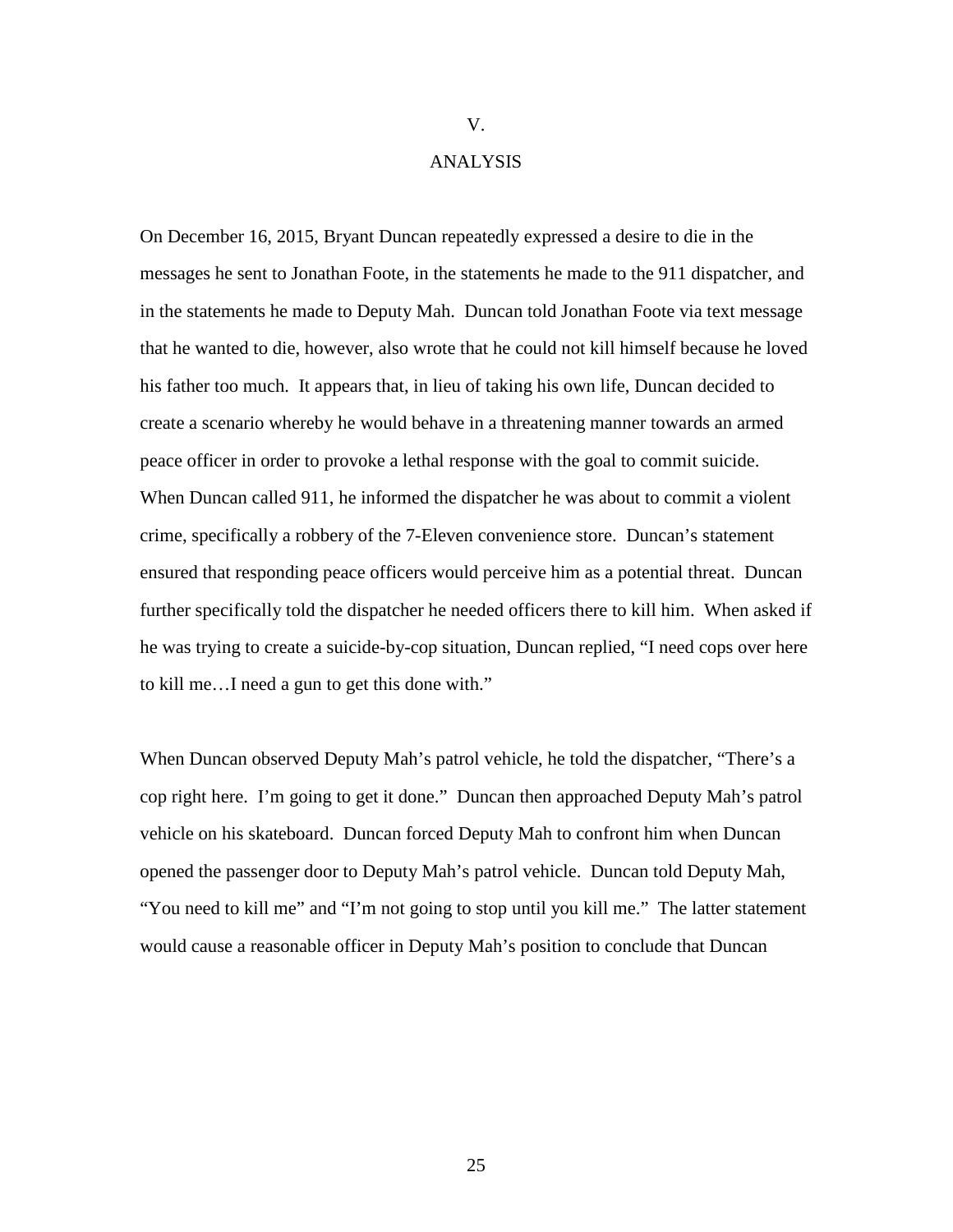intended to take any action necessary, up to and including killing the officer, if the officer did not use deadly force against him.

Duncan brandished a knife at Deputy Mah in a threatening manner, holding the knife in front of his body with the blade pointed up. Duncan proceeded to move towards Deputy Mah with the knife in hand, forcing Deputy Mah to walk backwards in order to avoid being stabbed. Duncan advanced on Deputy Mah, closing the distance between the deputy and himself while being armed with a weapon that could readily inflict great bodily injury or death. Duncan ignored Deputy Mah's repeated commands to put down the knife and get on the ground. After stopping briefly and taking a few steps backwards, Duncan charged at Deputy Mah, lunging towards the deputy with the knife. Witnesses indicated that Duncan got to within a few feet of Deputy Mah before Deputy Mah fired the first shot. Given the proximity between the two men, Duncan could easily have stabbed Deputy Mah, causing great bodily injury or death.

After the first shot was fired, Duncan continued moving towards Deputy Mah, still armed with the knife. Deputy Mah fired a total of six shots as Duncan came at him, knife in hand. Even after all six shots had been fired, Duncan took several additional steps towards Deputy Mah before collapsing to the ground.

Duncan's actions on December 16, 2015, constituted a number of crimes, including attempted murder, in violation of Penal Code section 664/187(a), assault with a deadly weapon, a violation of Penal Code section  $245(a)(1)$ , assault with a deadly weapon on a peace officer, in violation of Penal Code section 245(c), resisting an executive officer, a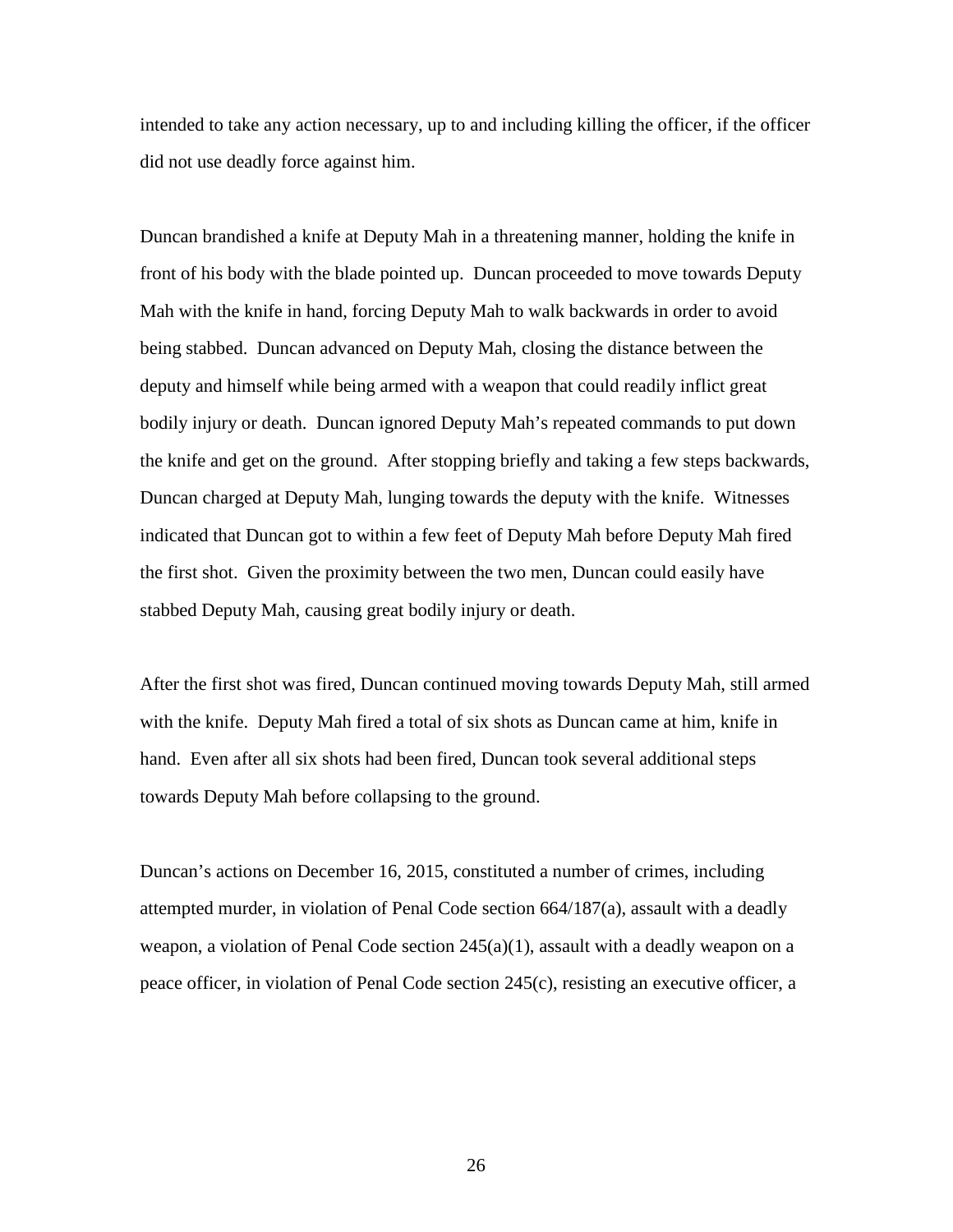violation of Penal Code section 69, and resisting, obstructing, or delaying a peace officer, a violation of Penal Code section 148(a)(1).

Deputy Mah gave Duncan multiple opportunities to cease his attack before Deputy Mah resorted to lethal force. Duncan ignored Deputy Mah's repeated commands to drop the knife and get on the ground. Deputy Mah backed up a substantial distance, at increased risk to his own safety, while Duncan came towards him with the knife. When Duncan quickly charged and lunged at Deputy Mah with the knife, Deputy Mah honestly and reasonably believed that Duncan's actions posed a significant threat of death or serious bodily injury and that the immediate use of deadly force was necessary to defend against that danger. Many percipient witnesses concluded, based on their own observations of the incident, that Deputy Mah's use of force appeared reasonable under the circumstances.

Not only was Deputy Mah's use of deadly force reasonable under the circumstances, the evidence shows he used no more force than was reasonably necessary to defend against the danger Duncan posed. Deputy Mah fired six shots as Duncan continued moving towards him armed with a knife. In total, Duncan suffered seven gunshot wounds, two of which were apparently caused by one bullet. While the autopsy revealed that several of the gunshot wounds were to Duncan's back, the cellular phone video footage confirms that Deputy Mah never fired at Duncan when Duncan's back was turned. Rather, the gunshot wounds to Duncan's shoulder and upper back are consistent with Duncan